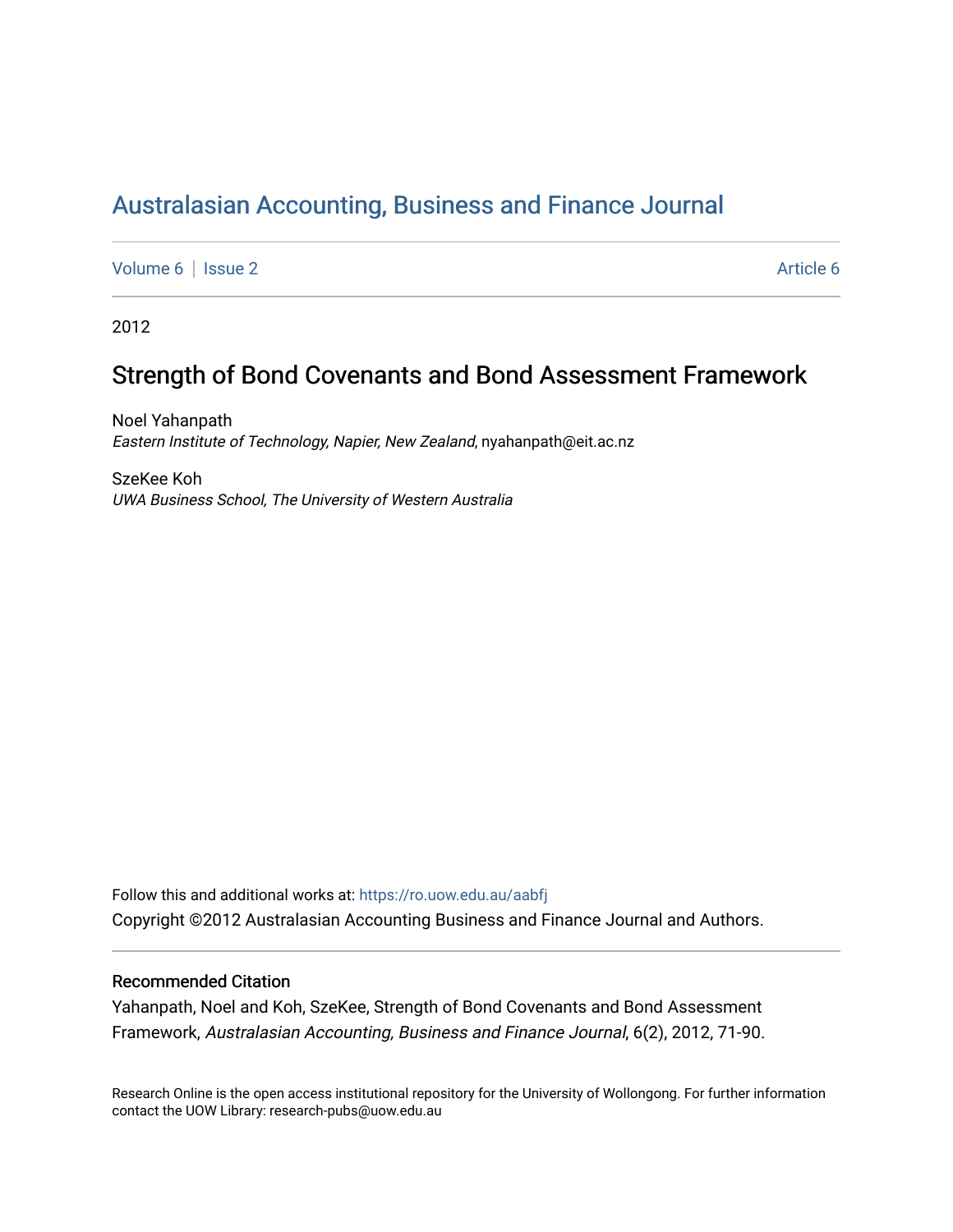# Strength of Bond Covenants and Bond Assessment Framework

# **Abstract**

We examine bond covenants of 29 New Zealand bond issues between 2001 and 2007. Results from the study indicate that protection provided for bondholders is weak and limited. On average, only 2-3 types of covenants are embedded with the issues and only 27% of these covenants provide full protection to the bondholders. However, bondholders are not compensated for taking the additional risk. We propose an alternative assessment framework that directly assesses the level of protection offered to bondholders. We calculate the covenant quality score for the issues and classify them into four levels of protection: very high protection, moderate, low and very low. Recent legislative changes will go some way towards improving investor protection and confidence, but the effect is yet to be seen. This proposed scoring framework can be used by potential investors to complement the traditional credit ratings when making their investment decisions.

# Keywords

Government policy and regulation, bond covenants, bondholder protection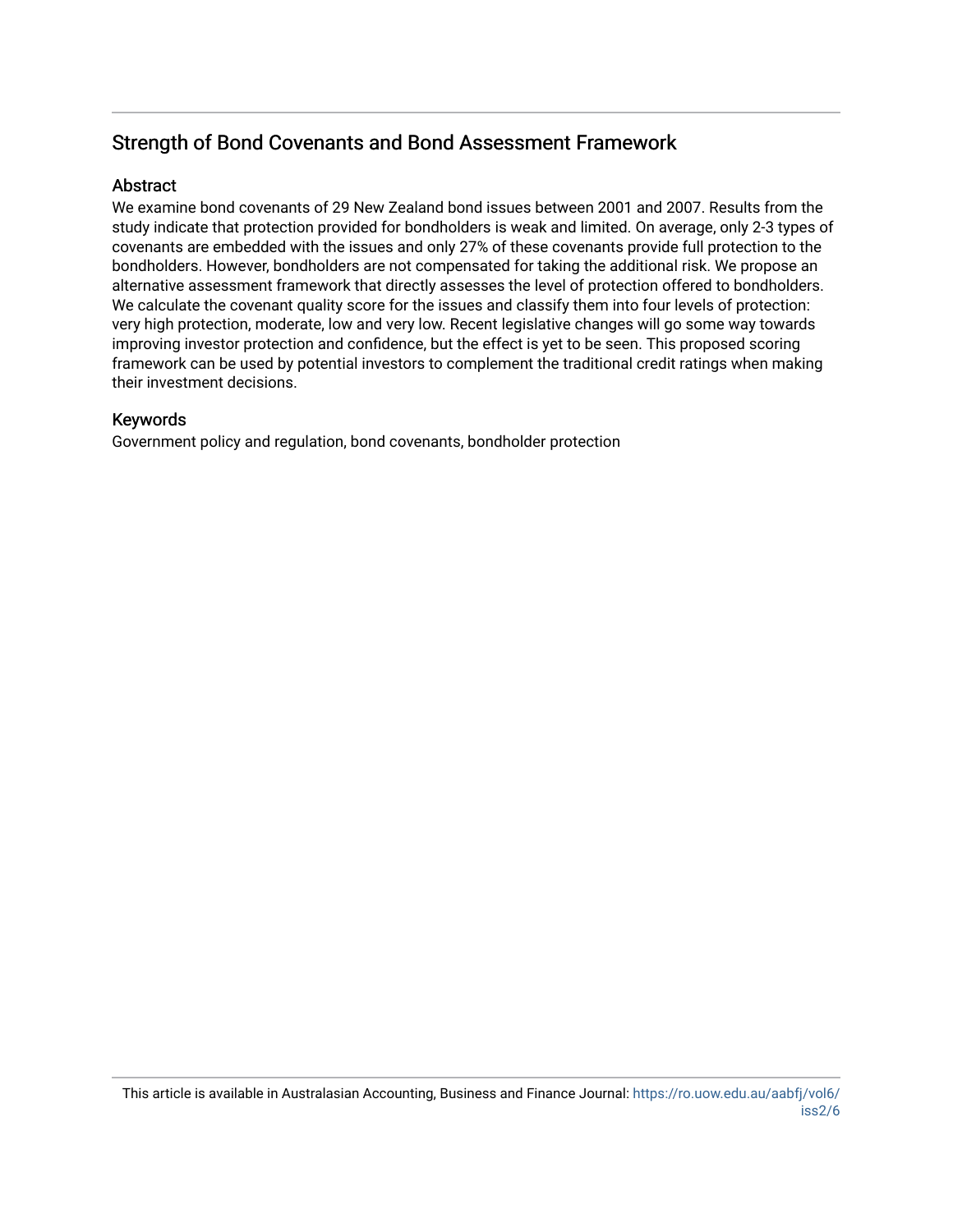

# **Strength of Bond Covenants and Bond Assessment Framework**

**Noel Yahanpath1 and SzeKee Koh2**

# **Abstract**

We examine bond covenants of 29 New Zealand bond issues between 2001 and 2007. Results from the study indicate that protection provided for bondholders is weak and limited. On average, only 2-3 types of covenants are embedded with the issues and only 27% of these covenants provide full protection to the bondholders. However, bondholders are not compensated for taking the additional risk. We propose an alternative assessment framework that directly assesses the level of protection offered to bondholders. We calculate the covenant quality score for the issues and classify them into four levels of protection: very high protection, moderate, low and very low. Recent legislative changes will go some way towards improving investor protection and confidence, but the effect is yet to be seen. This proposed scoring framework can be used by potential investors to complement the traditional credit ratings when making their investment decisions.

**Keywords:** Government policy and regulation, bond covenants, bondholder protection.

**JEL classification: G18, G31, G33**.

Eastern Institute of Technology, Napier, New Zealand

Email: nyahanpath@eit.ac.nz

<sup>2</sup> UWA Business School, The University of Western Australia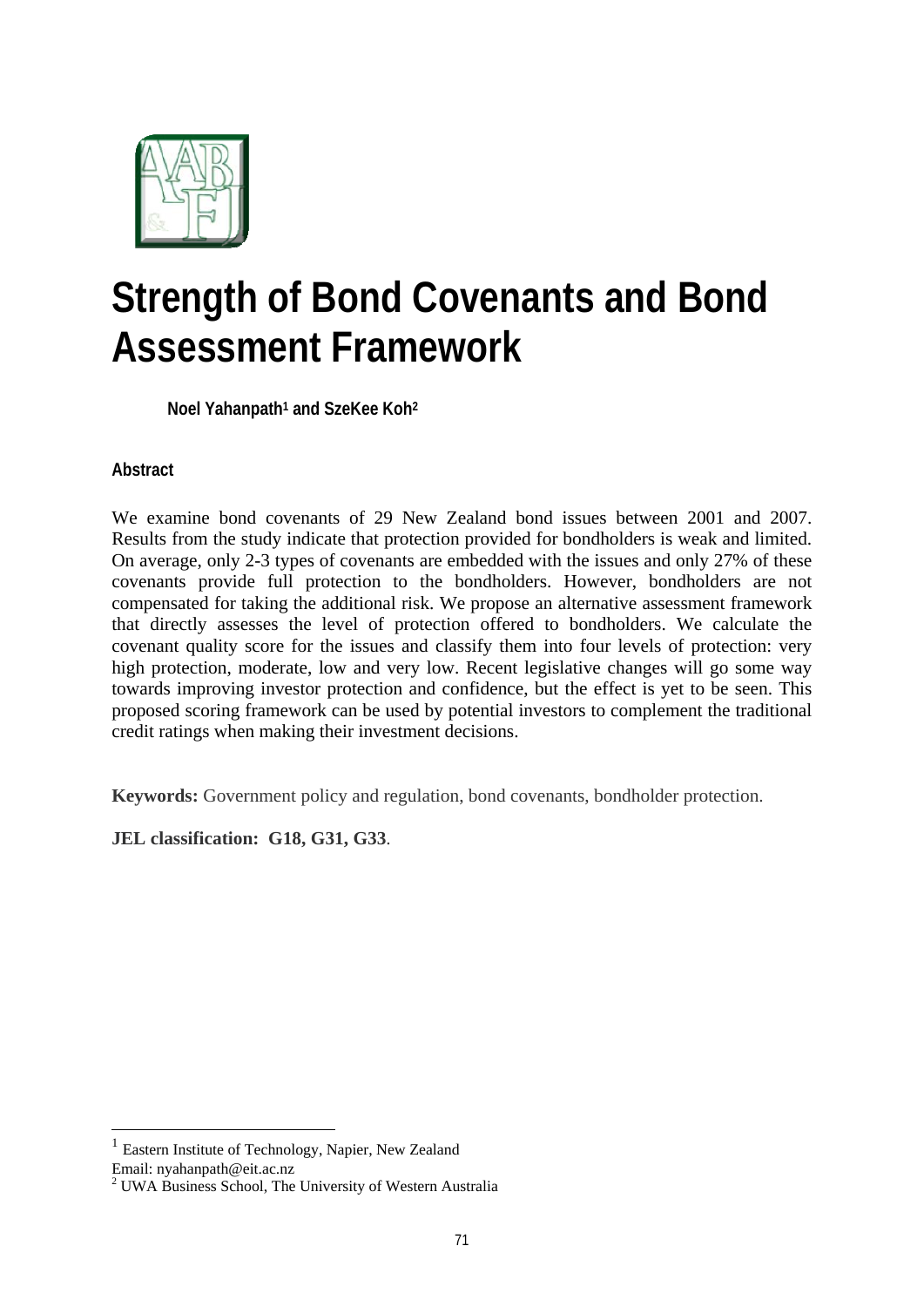#### **Introduction**

1

Credit risk is commonly defined as a lender's exposure to the possibility that a borrower will fail to perform its obligations under a loan or other credit instrument, principally the payment of principal and interest (Whitehead 2009). Given that lenders risk the loss of wealth in the face of management opportunism that only looks after the shareholders' interest, lenders may rely on the inclusion (at the expense of the borrowers) of covenants that restrict the management's actions and potentially furnish control rights to lenders (Jensen & Meckling 1976). How extensively the levels of such covenants are included may be determined by the amount of borrower information that a lender possesses or can cheaply acquire (Denis & Mihov 2003). If the lender is less well-informed, it is more likely to seek stricter covenants in order to more closely control a borrower's future activities. However, the widespread nature of debt decoupling<sup>3</sup> may limit the effectiveness of covenants and weaken debt governance by dampening a lender's incentive to monitor borrowers or act in the interest of others to whom loans or credit exposure have been transferred. Nonetheless, in the absence of a liquid credit market, such as that of New Zealand's (NZ) debt market, lenders may still place greater reliance on covenants and monitoring, especially when covenants may still be the least costly means to managed credit risk.

In this paper, we examine bond covenants embedded in NZ bond issues between 2001 and 2007. Given that NZ has only a small and relatively illiquid secondary market for corporate bonds, lenders are likely to place a greater reliance on covenants to monitor management's actions and to protect their interests. This provides us with a natural experimental setting to test the strength of bond covenants embedded in debt issues: do issuing firms provide enough protection (against management opportunism) to lenders? A brief discussion on the evolution of debt issues in NZ is discussed next: Prior to 1987, equities were the most prevalent investments in NZ mainly because the NZ stock market rode on the bandwagon of the international bull market in the 1980s and enjoyed significant growth. From 1982, the NZ market rose about 600%, compared with 250% in the US and 400% in Australia. However, the growth disappeared when share values dropped by \$5.7 billion in four hours, following a dramatic fall on Wall street on "Black Tuesday" in October 1987 (Grant 2010). As investors shunned the equity market, domestic companies looked for alternative sources of funding. Consequently, bonds became a popular fund-raising security in NZ; capital liquidity was scarce as banks tightened their credit criteria, and companies were forced to look to bond investors to raise their required funds. On the other hand, the poor performance of the NZ stock market also served to increase the popularity of bonds among investors who were looking for investments that returned a fixed income. In 1997, the first junk bond was issued in NZ at a rate of 18%. Such issues were also a result of the difficulty in raising capital from private investors in NZ and the fact that banks would never finance 100% of a development for the issuing companies. For that reason, issuing companies look to the retail market of 'mum and dad' investors to cover their shortfall. During the three years that followed, there were an estimated 30 junk bond issues, raising more than \$200 million dollars (McIlroy 2000). However, in NZ, there is only a small and relatively illiquid secondary market for corporate bonds. The majority of NZ's corporate debt is issued in the three- to ten-year tenor of the yield curve. Typically, NZ firms have obtained short-term

 $3$  Hu and Black (2008) suggest that ownership of debt customarily conveys (among other legal rights): a package of economic rights (to receive payment of principal and interest) and contractual control rights (to enforce, waive, or modify the terms of the debt contract). However, debt decoupling can have negative impact on financial stability: lenders' ability to shed risk weakens their incentives to assess and monitor debtors' repayment ability. Debt decoupling also impedes 'debt governance' – the interactions between creditors and firms (or other debtors) such as negotiations to address loan terms and conditions.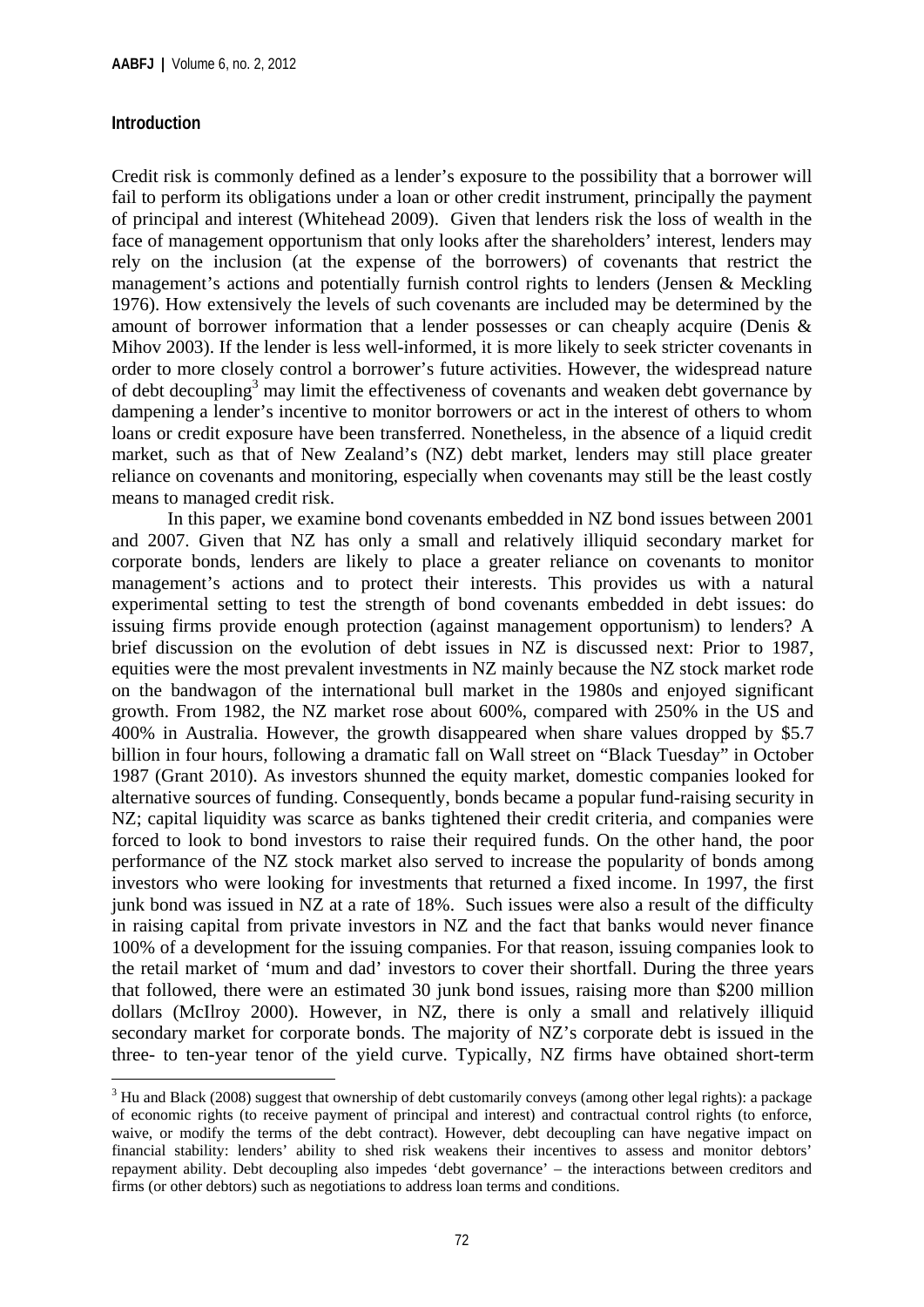(one–five years) funding from banks, and have turned to the corporate bond market for longer-term funding (Tyler 2006).

When a company collapses, equity investors (shareholders) are the greatest losers, but debt investors (bondholders) can sometimes be reimbursed some, or even all, of their investments. However, when a company does not collapse, risk can be transferred to debt investors through various practices, leaving these bondholders with the same fixed return and disproportionately higher risk. Equity holders then receive the benefits of higher returns for correspondingly less risk. Therefore, bonds issued in NZ are often embedded with a variety of restrictive covenants marketed as safety nets to protect investors from any expropriation of funds to shareholders. Specifically, these covenants are considered to be restrictive to the issuing companies because the companies may have to turn down their own investment or growth opportunities because of these constraints, and incur on-going costs in monitoring their compliance. To bondholders however, these covenants provide protection<sup>4</sup> against any agency cost implications.

During the period 2006-2010, more than 50 NZ finance companies have failed, owing investors (mainly bondholders) over \$6.5 billion (Financial Markets Authority 2010). As a result of these collapses, in order to address the calls for tighter controls of the financial sector, the NZ government passed a series of new regulations<sup>5</sup> (Dalziel 2007). For example, the previous Securities Markets Act of 1988 did not stipulate that the registration process for securities exchanges for a market operator must include an evaluation of the operational proficiency and suitability. Subsequent amendments were made to the Securities Markets Act of 1988, one of which was a criterion for a regulated exchange's trading rules and systems, including procedures for the proper management of large exposures, default risk and market disruption. These amendments to the Securities Markets Act came into force on February 29, 2008. On 14 September 2010, the NZ government introduced the Financial Markets (Regulators and KiwiSaver) Bill. Under this Bill, the Financial Markets Authority (FMA) was established to take over the functions of the Securities Commission of NZ. It combines the functions of the Securities Commission and the Government Actuary, with some regulatory functions of the Ministry of Economic Development and the Minster of Commerce. With the establishment of the FMA, NZ capital market regulation will take an historic step towards full implementation of global standards (Diplock 2010). In particular, the new regime introduces a system and procedures for prospectus review and registration. As per this model, the FMA will be responsible for the substantive examination of prospectuses, and there will be a minimum 'pause' period of five working days (extendable to ten at the FMA's request) during which the FMA will carry out this review (Tripp 2010). The main objective of this (examination) requirement is to ensure that issuers comply with the Securities Act and Regulations, and that there are no false or misleading statements or omissions of material. However, it is noted that even for the well-developed bond markets, such as the USA, the quality of covenants can be classified as strong, good or weak (Moody's 2006). This is mainly because the strength of covenants always leads to corresponding costs and benefits to the issuer (as well as to the investor). Therefore, even after the

<sup>&</sup>lt;sup>4</sup> Yahanpath and Bellard (2004) find that the information provided in some bond issues is not perfectly transparent and distorted to some extent. This suggests that the bond market in New Zealand is inefficient – particularly information wise, and that the bondholders may gain little protection from the protective covenants provided by issuer.<br>
<sup>5</sup> In 2004, the Inter

In 2004, the International Monetary Fund (IMF) conducted a detailed assessment (Financial System Stability Assessment) of New Zealand's compliance with the International Organisation of Securities Commissions' (IOSCO) Objectives and Principles of Securities Regulation. The IMF also found gaps in the regulatory framework, which might inhibit the early detection of problems and, at times, enforcement (IMF 2004).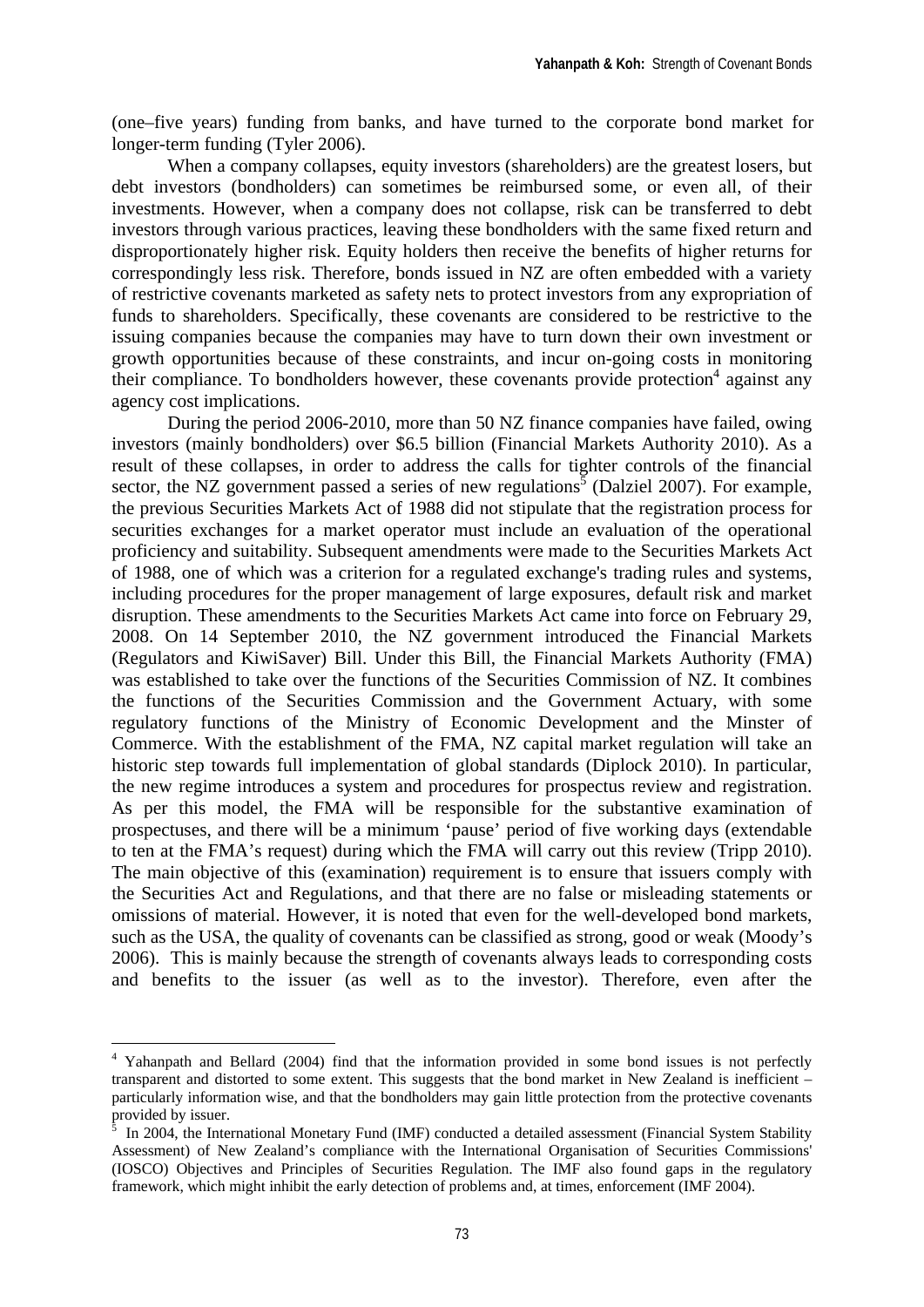implementation of the new regime under the FMA, it can be expected that some degree of variation in covenant quality will continue.<sup>6</sup>

In light of this situation, the aims of this paper are; firstly, to examine a sample of bond issues in NZ to evaluate whether the presence of bond covenants is an adequate mechanism to protect bondholders; and secondly, to develop a conceptual framework on covenant quality score as a second-level, risk-measurement indicator for potential bonds investors. We examined 29 bond issues and found that, while over 93% of the sample companies embedded restrictive covenants in their debt issues, the issuing companies appear to have embedded only restrictive covenants that are most advantageous to themselves; ie, those for which the probability of (non-compliance) default by the issuers is least. This suggests that these assurances are inadequate for bondholders' protection. Next, using a questionnaire, we surveyed the respondents' views on the degree of importance of the various types of covenants. Using the responses, we developed a covenant quality score (CQS) that classifies bonds into four protection levels: very high, moderate, low and very low. The proposed framework is simple to use by potential bond investors and is a good complement to bond ratings by rating agencies.

#### **Theoretical Background**

1

A company seeking to finance an investment project has a number of means by which to raise the required funds. One choice available is to enter into contractual arrangements with providers of the funds in the credit markets. One such borrowing arrangement is the issuing of bonds. Specifically, bonds are claims on the company's final project returns which are sold directly by the company to investors. In return for their surplus funds, investors are provided with regular returns. Typically, bonds may contain two types of clauses: covenants and payments. In particular, a covenant confers upon lenders the right to place the company in  $\det$  default for specified values of the indicator<sup>7</sup>, thereby forcing the company to liquidate the project (Berlin & Loeys 1988).

Bond covenants are a persistent phenomenon and prior studies argue that the presence of covenants in financial contracts is motivated and indeed rationalised (Tirole 2006), by their ability to mitigate agency problems (Jensen & Meckling 1976; Smith & Warner 1979) and aid in securing financing through the pledging of state-contingent control rights (Aghion & Bolton 1992; Dewatripont & Tirole 1994).

Rodgers (1965) is among the first to discuss the use of debt covenants in US debt contracts. He also discusses the history of the American Bar Foundation's Corporate Trust Indenture Project, under which the *Commentaries* were written. The *Commentaries* documented the various covenant provisions found in financial contracts in actual practice (Smith & Warner 1979).

Indeed, if managers of the borrowing firms act in the lender's best interests in all states of the world, then there would be little reason for lenders to include complex debt contracts embedded with various covenants to ensure that their capital is eventually returned (with interest). However, it is well-known that managers will not always act in the best

<sup>&</sup>lt;sup>6</sup> A future research opportunity is to study the impact of the FMA on the NZ corporate bond market in general and effectiveness of bond covenants in particular when sample data post-FMA establishment becomes available. It is also a possible research avenue to compare the covenant quality scores pre- and post-FMA, as an event study.

 $7$  Berlin and Loeys (1988) state that these indicators might be routine financial ratios used to measure the company's financial health or even the company's ability to make coupon payments on time. Bond covenants are written as functions of these indicators, and a company's inability to satisfy these covenants places the company in default.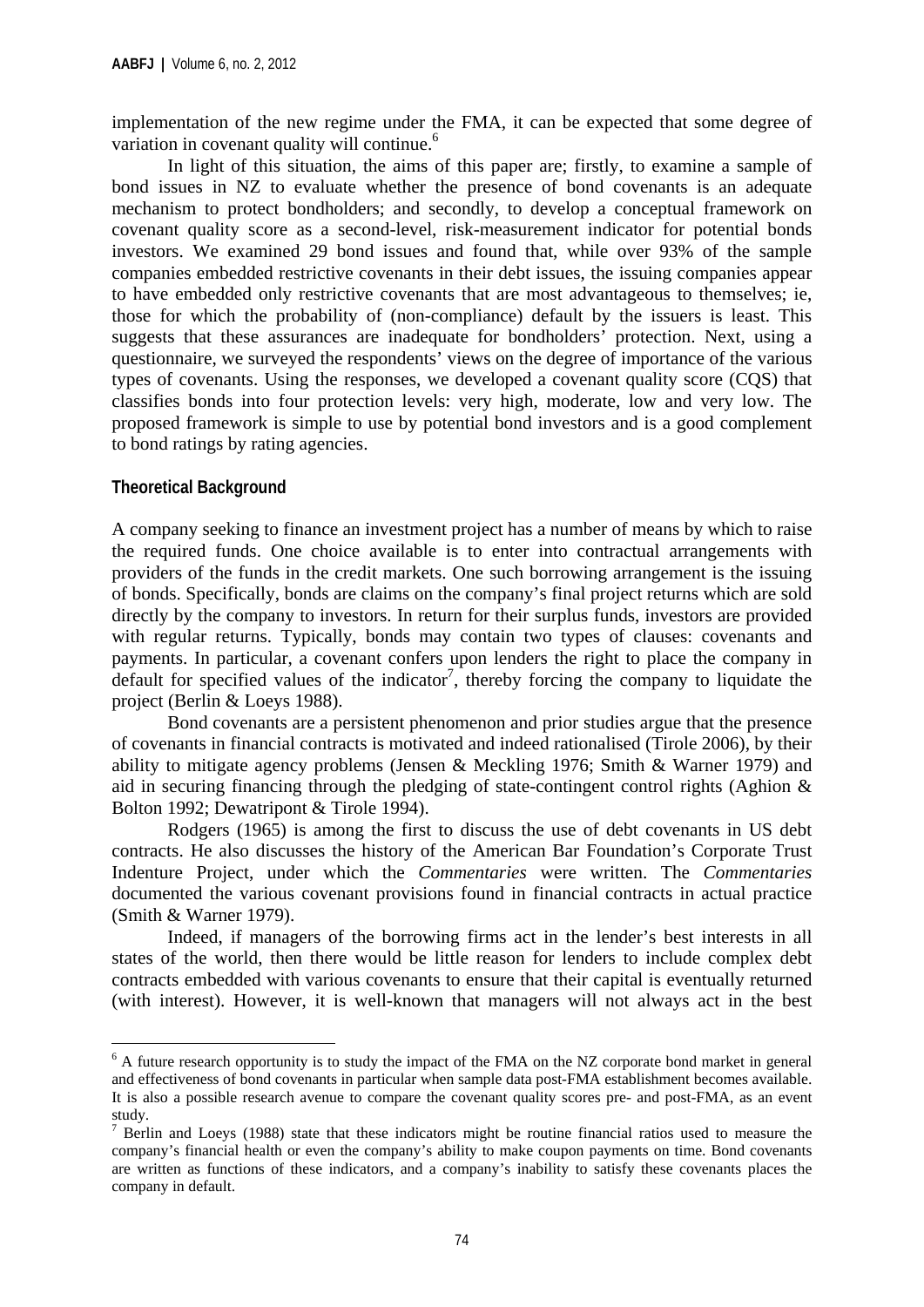interests of their creditors. Jensen and Meckling (1976) for example, discuss the "nexus of contracts" view of the company and the implications of the agency cost between shareholders and bondholders. In particular, agency conflicts can exist between managers/shareholders and creditors that give rise to actions by borrowing firms that cause creditors some concerns. One potential conflict occurs when shareholders expropriate funds from bondholders either by increasing leverage, investing in new risky projects, or payments of dividends. Any of these actions will increase risk to the bondholders without a corresponding increase in return because returns to bondholders are fixed. Such concerns by bondholders further intensify in settings characterised by a substantial probability of distress<sup>8</sup> where managers may make decisions that are advantageous to shareholders to the detriment of creditors (Guay 2008). Therefore, covenants are seen as to protect lenders from activities that prevent transfers to borrowers arising from the agency cost. Such provisions act as early warning "trip wires" that assist lenders to manage credit risk, permitting them to reassess a borrower's managers when weakened financial conditions increase the risk of opportunism and mitigate loss by renegotiating loans in anticipation of, or following a breach (Whitehead 2009). Hence, covenant violations identify a specific mechanism, the transfer of control rights, by which the misalignment of incentives can then be addressed by creditors (Chava & Roberts 2008).

On the other hand, it may also be beneficial to borrowing firms to include covenants in their financing contracts. Bradley and Roberts (2004) for example, find that bond yields are lower, all else equal, when firms include covenants in their loan agreements. Although restrictions imposed by these covenants are costly to the firm, their benefit includes reduction in agency costs which translates into a lower cost of debt. As long as the costs of the constraints imposed by the covenants are less than the increase in the proceeds of the issue, firms will include covenants in their debt contracts.<sup>9</sup>

When covenants are embedded in the financing contracts, bondholders assume that they are protected against future events by the use of covenants, and that issuing companies relying on future funding will want to maintain a good reputation. Smith and Warner (1979) for example, argue for a costly contracting hypothesis and suggest that restrictive covenants can be incorporated to prevent shareholders from taking actions that reduce company value. However, if covenants are violated, it can also be very costly to borrowing firms. Upon breaching a covenant, control rights shift to the creditor, who can use the threat of accelerating the loan to choose his or her most preferred course of action or to extract concessions from the borrower to choose the borrower's most preferred course of action (Chava & Roberts 2008). Chava and Roberts (2008) find that capital expenditure decline in response to a covenant violation by approximately 1% of capital per quarter - a 13% decline relative to investment prior to the violations. Their finding is consistent with the intuition provided by control-based theories, the transfer of control rights accompanying a covenant violation leads to a significant decline in investment activity as creditors intervene in order to thwart inefficient investment or punish managers for perceived misbehaviour (Aghion & Bolton 1992; Dewatripont & Tirole 1994; Gorton & Kahn 2000). Chava and Roberts also

<sup>&</sup>lt;sup>8</sup> Black, Brassil and Hack (2010) find that, following the increase in risk aversion associated with the Global Financial Crisis, investors have demanded stronger covenants. Recently issued corporate bonds have contained covenants such as negative pledges (to prevent the issuer from issuing debt that would rank higher than the bond) and change-of-control provisions (the investor has a 'put option' to sell the bond back to the issuer if there is a change of control at the company that could reduce credit quality, such as a leveraged buy-out). This suggests that borrowers regard covenants as one of the important protective measures for their investments.

<sup>&</sup>lt;sup>9</sup> Bradley and Roberts (2004) argue that in the absence of covenants, the value of the firm's debt will be lower but the value of its equity will be higher. However, the decrease in the value of the debt due to agency cost will be greater than the increase in the value of the equity. Thus, stockholders would be better off if they could eliminate these agency costs. The sum of the value of the firm's outstanding equity, plus the proceeds from the debt issue would be greater, the lower the agency costs of debt (Bradley & Roberts 2004, p.5, footnote 6).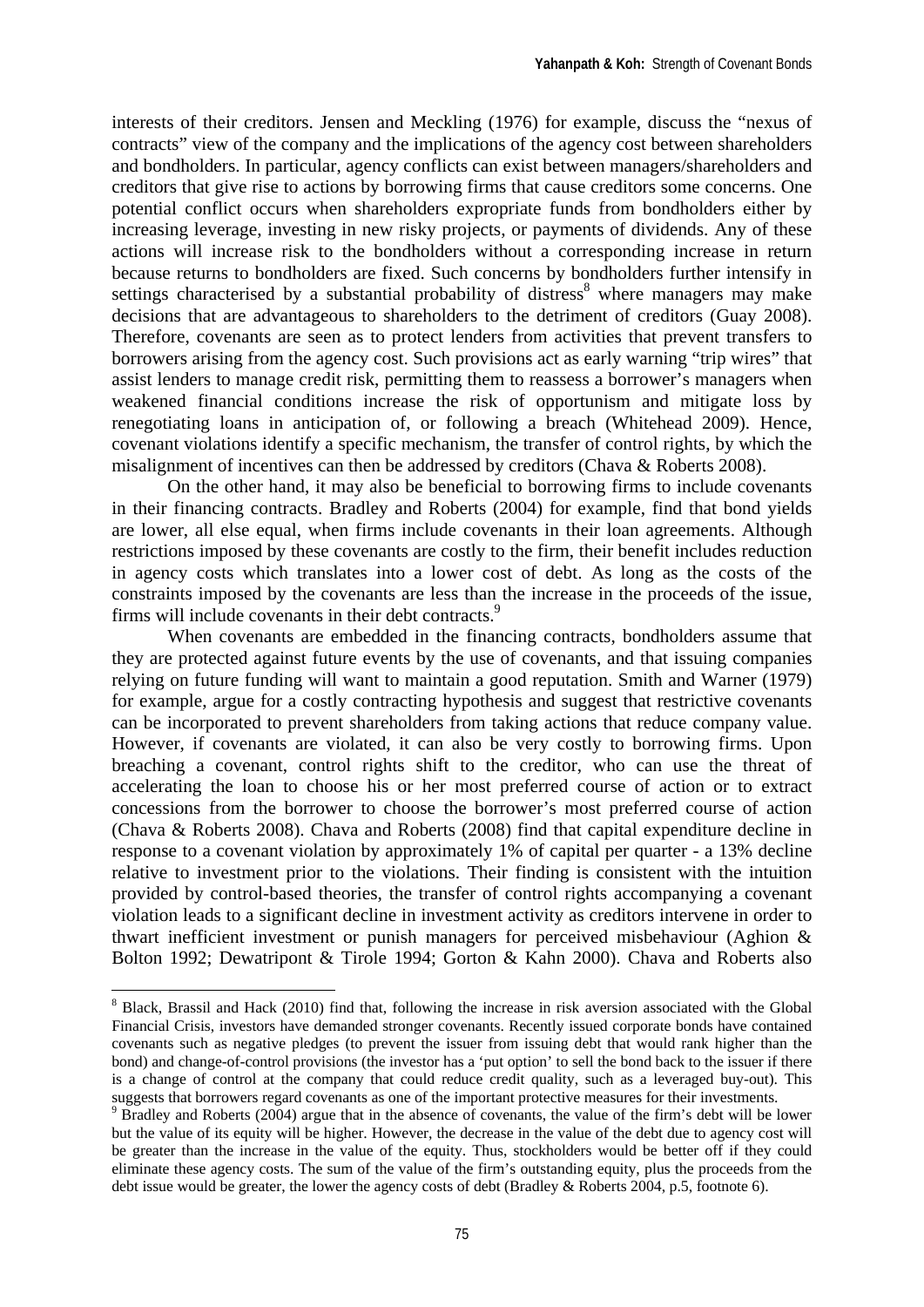find that the investment response to covenant violations varies systematically with several different ex ante proxies for the misalignment of incentives and information asymmetry between borrowers and lenders. For example, punishments (ie, decline in investment) are more severe for (1) borrowing firms with no previous dealings with their current lender (due to little reputational capital), (2) firms with loans from a single lender relative to firms borrowing from a large lending syndicate (due to the moral hazard problem)  $\&$  (3) firms with relatively larger stockpiles of cash compared to firms with smaller cash holdings (due to free cash flow problem). Therefore, an issuing company may weigh up the benefits and costs of each contractual feature and determine a value-maximising set of terms in its bond contracts (Nash, Netter & Poulsen 2003).

The seminal work of Smith and Warner (1979) was among the first to provide a detailed analysis of the different types of restrictive covenants in the indentures of public debt issues and the types of stockholder-bondholder conflicts that these covenants are designed to mitigate. In particular, they classified these restrictive covenants into four major categories: those that restrict the company's (1) investment policy, (2) payment of dividends to shareholders, (3) financing policies such as issuance of debt instruments (subsequent to the current issue) and (4) bonding activities, such as the specification of accounting technique and the required purchase of insurance. While subsequent studies into the use of debt covenants by other researchers attempt to reclassify and group restrictive covenants into other categories, they are generally similar to Smith and Warner's classification. Billett, King and Mauer (2007) for example, categorise their covenants<sup>10</sup> into four main categories<sup>11</sup>: (1) payouts restriction to equity holders and others (such as dividend restriction and restriction on share repurchase), (2) restrictions on financing activities (such as restricting the issuer from issuing additional subordinate, senior and secured debt), (3) event driven covenants (such as a decrease in credit rating or net worth or a poison put provision) and (4) restrictions on investment policy (such as asset sale clause, investment policy and merger restrictions).

In NZ, companies typically issue bonds with a variety of restrictive covenants which aim to restrict the issuers' actions and protect the bondholders. Using Smith and Warner's classification, we examined nine restrictive covenants<sup>12</sup> that are used in NZ bonds to protect bondholders from expropriation of funds. We provide a brief discussion on each of these.

#### **Category 1: Investments policy**

#### *Covenant (A): Restriction on investment policy*

This gives a bondholder the right to direct what a company can invest in and how much risk it may take. Effectively, it gives the bondholder the power to veto actions against investment policies that are not in their best interests.

#### **Category 2: Payment of dividends**

1

#### *Covenant (B): Restriction on dividends policy*

This prevents any erosion of the value of the bond. Other things being equal, an increase in dividends will likely increase stock prices. When stock prices increase, bond prices will generally decrease. Therefore, an issue of a dividend may decrease

 $10$  Billett et al. (2007) find that of the 15 covenants studied in their paper, the most frequent covenants are secured debt restrictions (44% of debt issue studies have this covenants embedded), cross-default provisions (51%), asset sale clauses (65%) and merger restrictions (65%)

 $11$  Using a cluster analysis, Billett et al. (2007) suggest that the investment policy and payout restrictions tend to be in distinct covenant groups with each group including financing restrictions.

<sup>&</sup>lt;sup>12</sup> These covenants represent all the covenants that are used in NZ. Given that the choice of covenant categories model does not affect our research question (ie, the testing of the strength of bond covenants embedded in debt issues), we choose to follow Smith and Warner's (1979) classification framework as it is also the base model used by subsequent studies.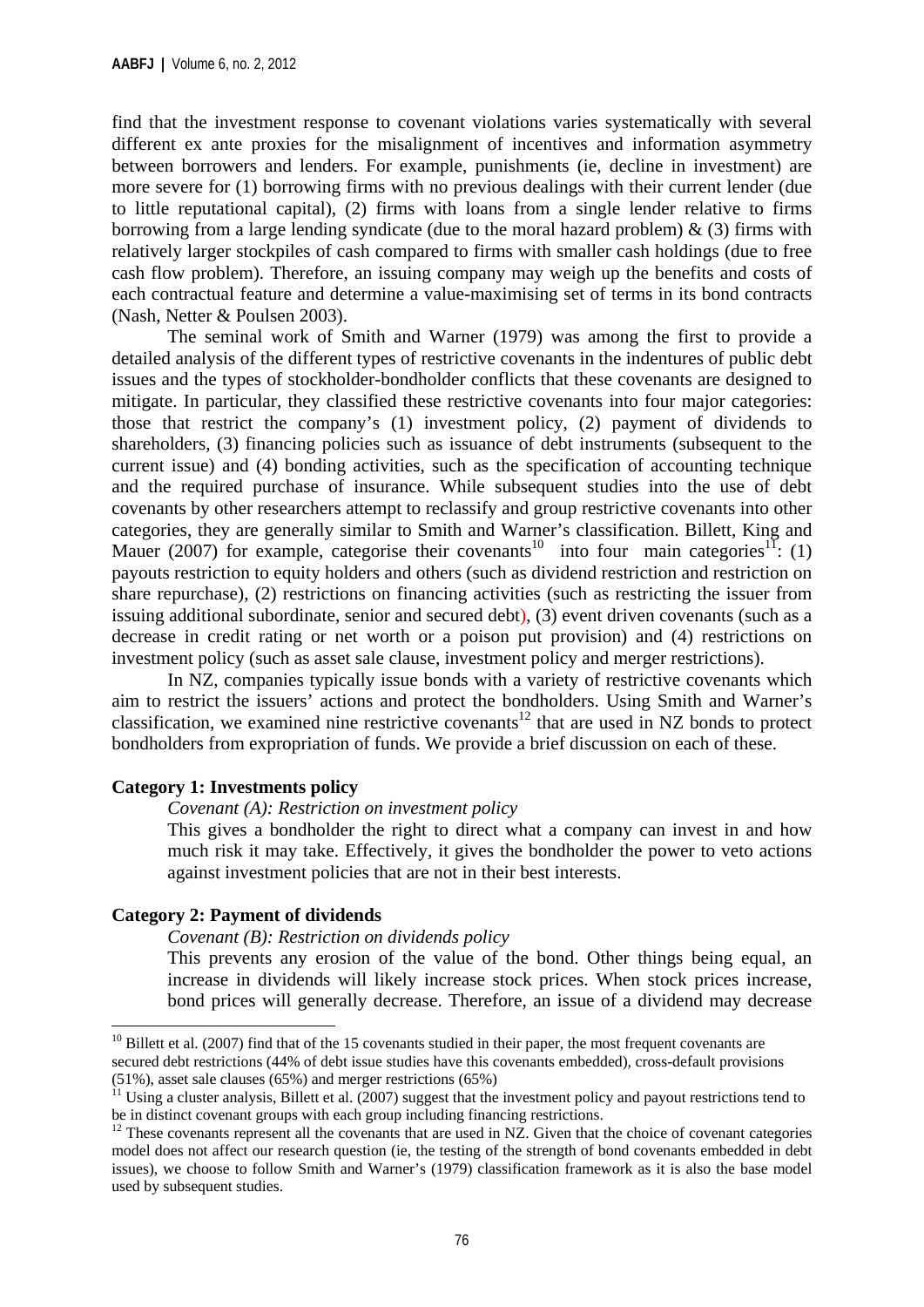the value of the bonds. Alternatively, payment of dividends may also be detrimental to the bondholders because any such payments will erode the company's ability to service its coupon payments or the repayment of principal to the bondholders. Generally, this restriction is achieved by linking dividend payments to earnings.

# **Category 3: Financing policies**

### *Covenant (C): Restriction on additional leverage*

Such a covenant places a requirement on an issuing company to seek the bondholders' consent before issuing a new secured debt. Therefore, it prevents the issuer from borrowing over and above a preset limit.

# **Category 4: Bonding activities**

#### *Covenant (D): Minimum level of liquidity*

Liquidity relates to the ability of the company to meet its short-term obligations; it refers to overall solvency.13 If the issuing company fails to maintain a pre-agreed level of liquidity, it gives the bondholders the right to place the company in default.

#### *Covenant (E): Poison put*

This covenant gives bondholders the right to sell their bonds back to the issuer under certain conditions, such as an acquisition, a rating downgrade or a leveraged restructure.

#### *Covenant (F): Prohibition on selling assets*

The issuer has certain assets that are not used as security for the issue of the bond. However, this covenant provides assurance that these assets are provided as a protection for bondholders and cannot be sold, leased or otherwise disposed of.

*Covenant (G): Security and prohibition on further security of assets* 

Some bonds are issued against the security of the issuer's asset base and guarantees are given that those assets will not be used as security for further issues. However, if these assets are used again, then no additional issue will rank ahead of the bonds being assured.

#### *Covenant (H): Additional margin*

This covenant explicitly provides the bondholders with the right to an additional margin or percentage if there is a breach of other covenants (such as a reduction in credit rating).

#### *Covenant (I): Call option*

The issuing company may have the option to call the bonds; that is, to redeem them from the bondholder. If these bonds are called when market interest rates have fallen, the bondholder can be disadvantaged by not being able to receive the high return offered. Therefore, strictly speaking, this is not a restrictive covenant on the issuing company. In contrast to the other eight covenants discussed above, an absence of such conditions will be more advantageous to the bondholders.

# **Data and Research Design**

1

We first examined how extensively the nine bond covenants (as discussed in the preceding section) are used by the issuing companies to protect investors in NZ. We then developed a

 $13$  The solvency test has two parts: firstly, can the company pay its debts as they become due in the normal course of business and, secondly, is the value of the company's assets greater than the value of its liabilities, including contingent liabilities.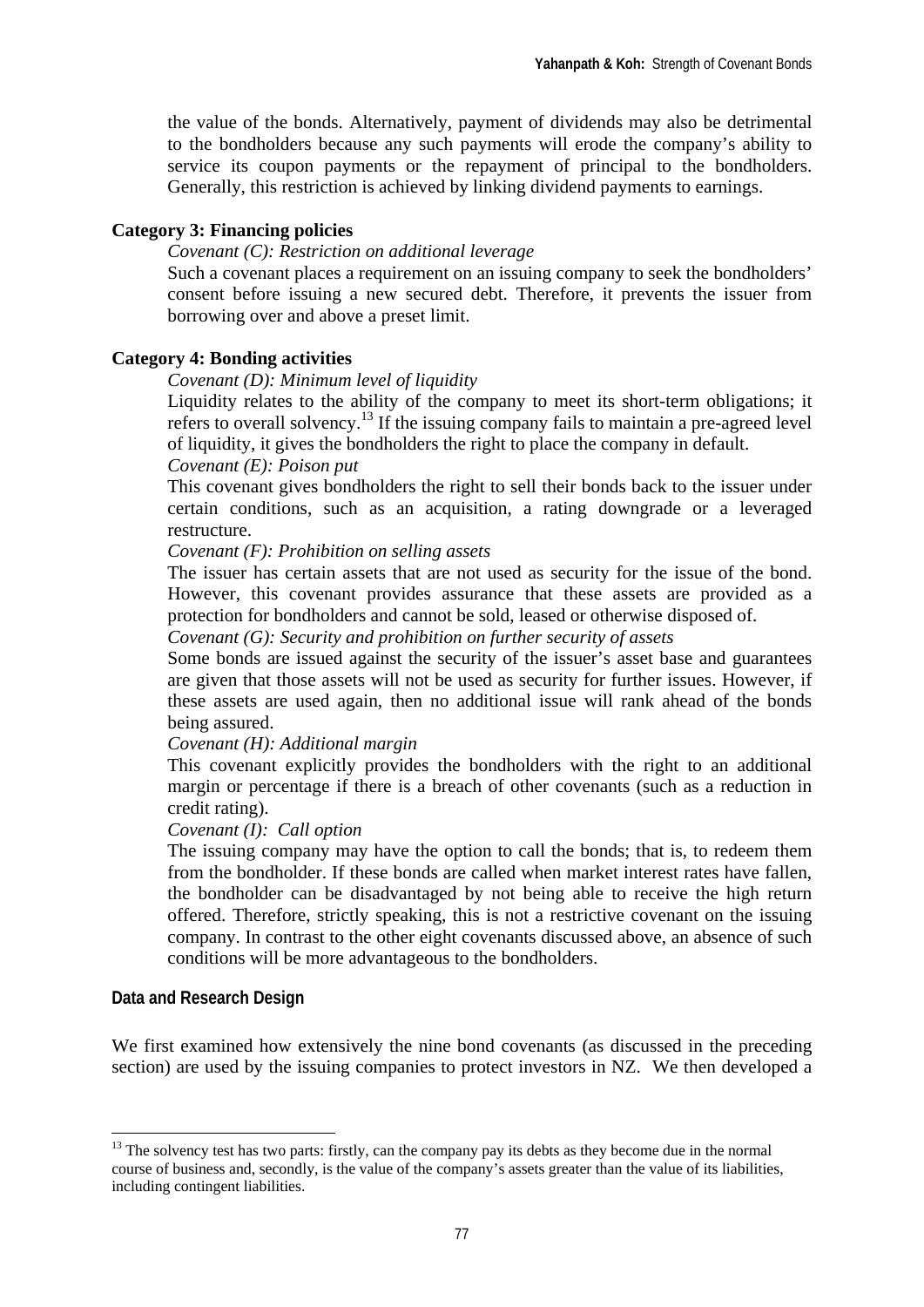conceptual framework on covenant quality score as a second-level risk measurement indicator.

A total of  $156<sup>14</sup>$  issuers were identified as having various numbers of bonds on issue in NZ. These included public companies, private companies and government bodies. We first eliminated the issues made by government bodies because the risk and characteristics of government issues can be very different from commercial issues. We then collected from a number of different sources, the corresponding covenants used by these companies for their bond issues. This involved going through the original prospectuses<sup>15</sup> that were prepared at the time of issue, visiting the individual company websites and examining the database maintained by the New Zealand Companies Office.<sup>16</sup> After eliminating bond issue statements due to missing information (such as missing prospectuses or insufficient documents to work out the types of restrictive covenants embedded in the bond issues), a total of 29 issuers were examined in our study. Of these 29 issuers, some had multiple bond issues during the period 2001 to 2007. Table 1 presents the final list of companies surveyed in this paper.

From the issue documents and/or trust deeds for the 29 issuers, we classified the types of covenants that were embedded with the issue, based on the classification found in the preceding section. When an issuer had multiple bond issues (within the same financial year or in different years prior to 2007), we examined the multiple issues collectively and reported the types of covenants used by this particular issuer. The information relating to each type of covenant was then examined for each bond issuer separately to evaluate the effectiveness of the covenants. An assessment grade, Y, L or N, was given, based on the following criteria:

| <u>Grade</u> | <i>Description</i>                                                             |
|--------------|--------------------------------------------------------------------------------|
| Y            | A restriction that adequately protects the bondholder was placed on the issuer |
|              | A limited restriction was placed on the issuer                                 |
| N            | The company had no restrictions in that area                                   |

<sup>&</sup>lt;sup>14</sup> These issues were made (between 2001 and 2007) prior to the Securities Market Act that came into force in 2008. We do not include bond issues during the Global Financial Crisis (GFC) (ie, 2008 and 2009) because of the highly volatile financial market during that period. Also, we do not have a sample relating to the period after the establishment of the FMA, that can be included in this study to make a reasonable analysis. As mentioned in footnote 4, we believe that one potential extension of this study is to include bond issues after the establishment of the FMA to examine if there is a change in the use of covenants by NZ issuers. However, due to the lack of NZ samples available, we are limited to the testing of the samples prior to the FMA's establishment.<br><sup>15</sup> We found that investment statements were often too wordy and difficult to read; that they sometimes

contained ambiguities; and that important information was not always easily found. Thus we observed some degree of creative drafting of bond covenants which undermined these tools and mitigated the protection provided to investors.

<sup>&</sup>lt;sup>16</sup> Accessible from www.companies.govt.nz/cms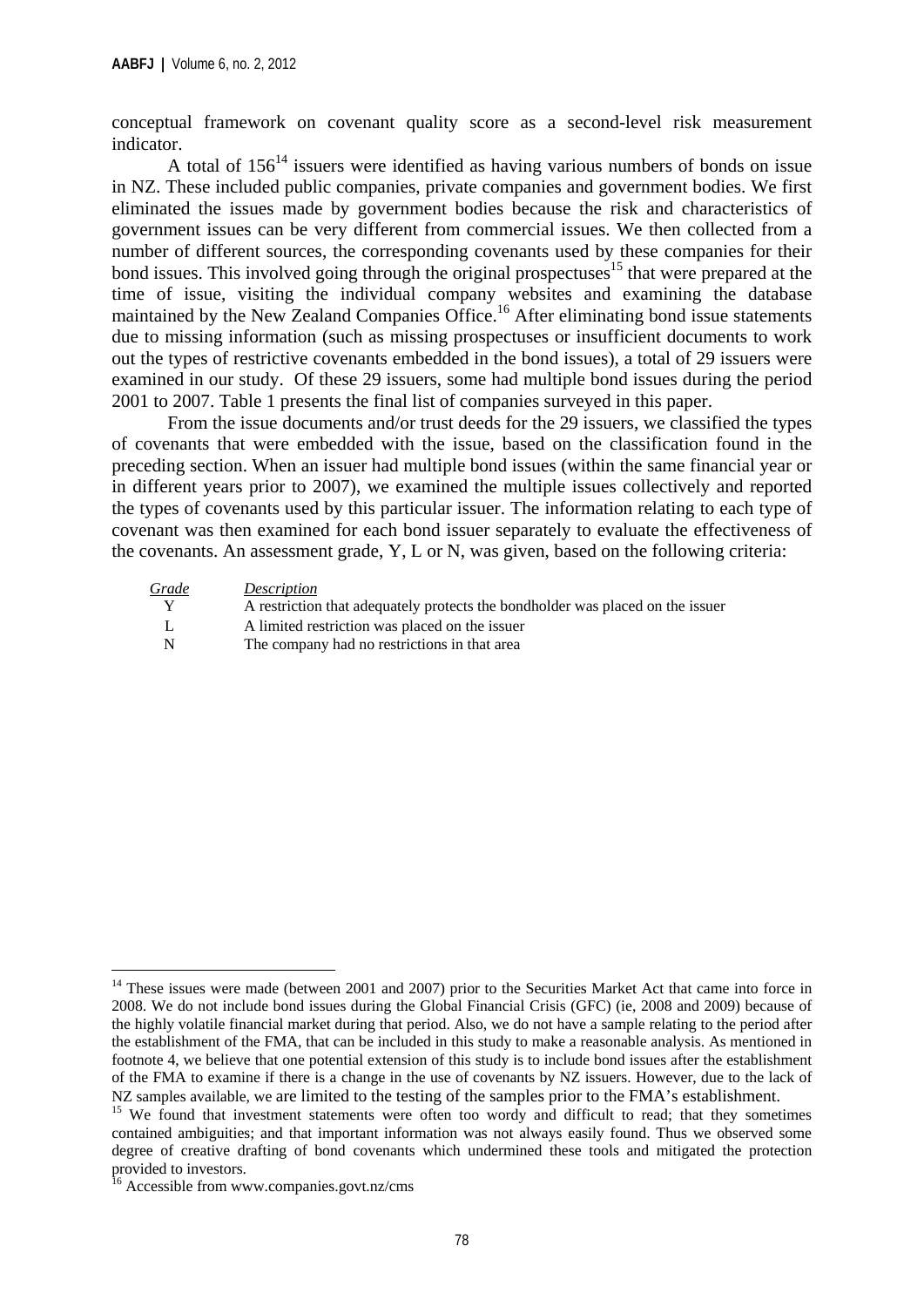| Company                       | Company    | Issue #   | On Issue           | <b>Issue year</b> | Time to         |
|-------------------------------|------------|-----------|--------------------|-------------------|-----------------|
|                               | Code       | 20        | ( Millions)<br>150 | 2006              | maturity<br>1.1 |
|                               |            | 30        | 150                | 2006              | 3.1             |
| <b>ANZ National Bank</b>      | <b>ANB</b> | 40        | 350                | 2006              | 8.6             |
|                               |            | 50        | 250                | 2007              | 9.1             |
|                               |            | 60        | 350                | 2007              | 9.5             |
| Blue Star Print Group Ltd     | BLU        | 20        | 105                | 2005              | 4.7             |
|                               |            | 40        | 20                 | 2002              | 3.9             |
|                               |            | 60        | 85                 | 2003              | 5.7             |
|                               |            | 70        | 120                | 2004              | 7.8             |
|                               |            | 90        | 77                 | 2005              | 12              |
| Infratil Limited              | <b>IFT</b> | 110       | 57                 | 2005              | 4.8             |
|                               |            | 130       | 0.68               | 2005              | 2.9             |
|                               |            | 140       | 112                | 2005              | 3.4             |
|                               |            | HA        | 197                | 2007              | N/A             |
|                               |            | 40        | 100                | 2004              | 3.2             |
|                               |            | 50        | 100                | 2004              | 5.2             |
|                               |            | 60        | 50                 | 2004              | 7.4             |
| Powerco Limited               | <b>PWC</b> | 70        | 100                | 2005              | 2.3             |
|                               |            | 80        | 100                | 2005              | 4.7             |
|                               |            | 90        | 130                | 2005              | 9.6             |
|                               |            | 20        | 50                 | 2004              | 1.2             |
| <b>PPCS Limited</b>           | PPC        | 30        | 75                 | 2006              | 4.9             |
| Sky City                      | <b>SKC</b> | 20        | 150                | 2005              | 2.4             |
|                               |            | 10        | 29                 | 2005              | 2.5             |
| St Laurence                   | STL        | 30        | 50                 | 2006              | 3.4             |
|                               |            | FA        | 1                  | 2005              | 2.5             |
|                               |            | 20        | 108                | 2002              | 4.7             |
| TrustPower                    | <b>TPW</b> |           |                    |                   |                 |
|                               |            | 30        | 50                 | 2003              | $\mathbf{1}$    |
|                               |            | 60        | 54                 | 2004              | 6.2             |
| Vector Limited                | <b>VCT</b> | 20        | 200                | 2003              | 1.2             |
|                               |            | 40        | 307                | 2006              | 4.4             |
|                               |            | 30        | 38                 | 2004              | O.9             |
|                               |            | 40        | 67                 | 2004              | 1.6             |
| Auckland International        | AIA        | 50        | 70                 | 2004              | 3.6             |
|                               |            | 60        | 50                 | 2005              | 4.8             |
|                               |            | 70        | 100                | 2005              | 7.8             |
| Babcock & Brown               | <b>BNB</b> | 10        | 4                  | 2006              | 3.7             |
| <b>BBI Networks</b>           | <b>BBN</b> | 10        | 146                | 2004              | 1.9             |
|                               |            | 20        | 150                | 2006              | 4.9             |
| Burns Philp Finance Ltd       | BPF        | 10        | 173                | 2003              | $\mathbf{1}$    |
|                               |            | 20        | 38                 | 2003              | 3.9             |
| <b>CBA Capital</b>            | <b>CBA</b> | FA        | 350                | 2005              | N/A             |
| <b>Fidelity Capital</b>       | FDY        | 10        | 75                 | 2007              | 5.5             |
| Fletcher Building Finance Ltd | FBF        | 10        | 112                | 2002              | 0.2             |
|                               |            | 20        | 37                 | 2002              | 2.2             |
| Fonterra Co-operative         | <b>FCG</b> | HA        | 102                | 2001              | N/A             |
| Generator Bonds               | GTR        | 10        | 129                | 2003              | C               |
|                               | MCB        | 10        | 1.2                | 2006              | 3.7             |
| <b>Hellaby Holdings</b>       | <b>HBY</b> | 10        | 50                 | 2006              | 3.4             |
| <b>HY-FI Securities</b>       | <b>HYF</b> | 10        | 95                 | 2003              | 0.6             |
|                               |            | 20        | 50                 | 2003              | 0.6             |
| New Zealand Finance           | <b>NZF</b> | 10        | 20                 | 2006              | 3.2             |
| Origin Energy                 | OCF        | <b>HA</b> | 200                | 2007              | N/A             |
| Rabobank Nederland            | <b>RBO</b> | НA        | 960                | 2007              | N/A             |
| Rural Portfolio Capital       | RPC        | 10        | 60                 | 2007              | 3.3             |
| Rural Portfolio Investments   | <b>RPI</b> | 20        | 42                 | 2004              | 1.3             |
| Sky Network Television        | SKT        | FA        | 200                | 2006              | N/A             |
| Strategic Finance             | SFL        | HA        | 50                 | 2007              | N/A             |
| <b>TCNZ Finance Limited</b>   | <b>TCN</b> | 480       | 250                | 2006              | 5.2             |
|                               |            | 490       | 150                | 2006              | 8.1             |
| Works Finance (NZ) Limited    | WKS        | 10        | 200                | 2007              | 4.4             |

**Table 1- Complete List of Companies and Issued Studied**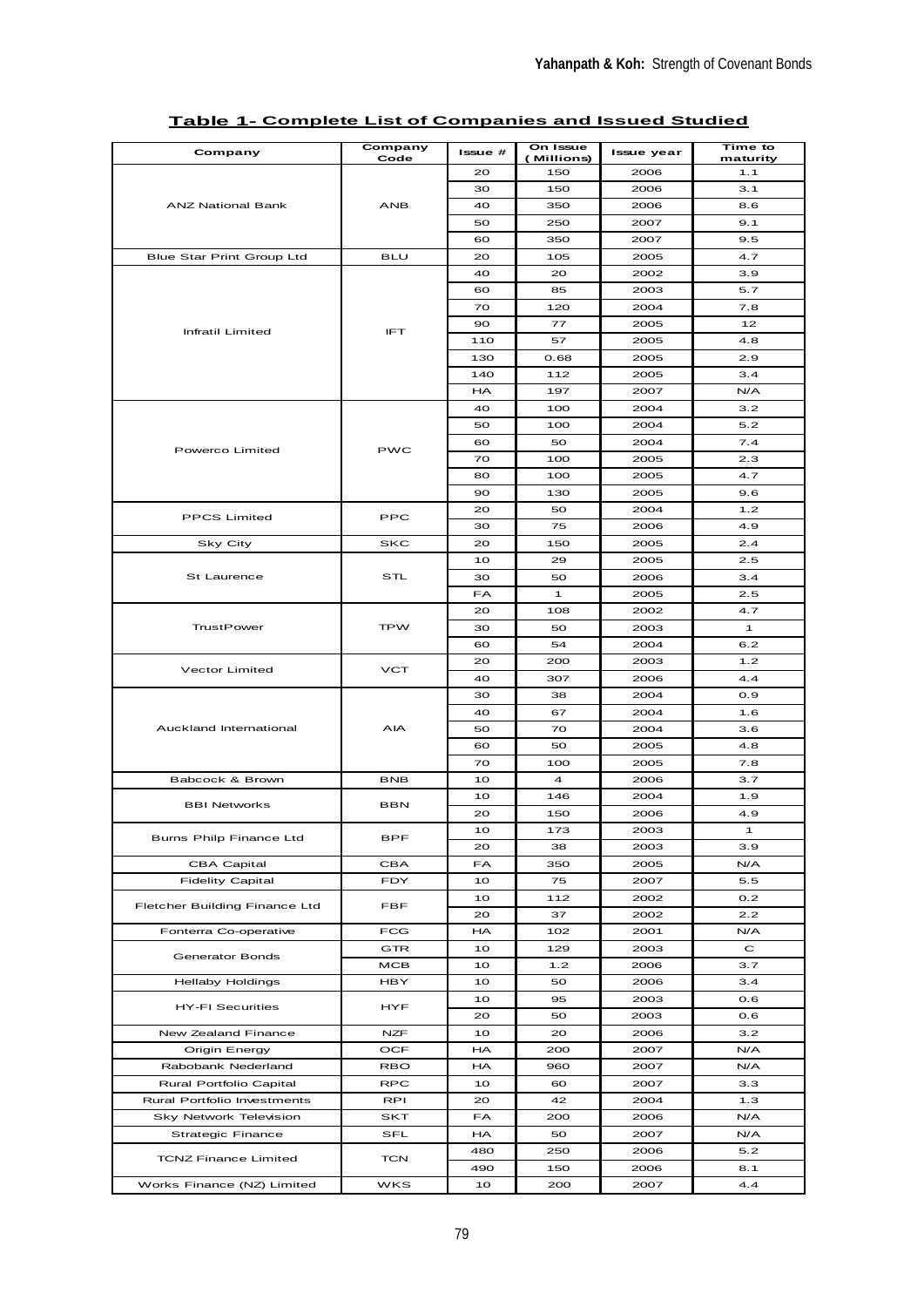We now discuss in detail how we use the quality assessment of the nine types of covenants studied in this paper.

# *Covenant (A): Restriction on investment policy*

If a covenant complies strictly with the restrictions on investment policy, a Y is given. If the company specifically states that there are no limitations on the type of business it can carry out, an N is given. An L is given when the prospectus or trust deed specifically states that there are limitations on the type of business activities that are permitted or that there must not be a substantial alteration to its core business structure.

# *Covenant (B): Restriction on dividend policy*

Typically, a restriction on dividend policy occurs when issuers are restricted to dividend payments if the company does not reach a pre-agreed level of earnings. However, such a condition is not used in NZ. Instead, NZ companies tend to disallow dividend payouts to shareholders when there are unpaid or overdue payments of principal or interest to bondholders. In some instances, NZ companies even self-impose penalties for breaches of this policy. Therefore, when paid dividends incur an additional penalty, a Y is given. An N is given when the investment statement limits dividends only as directed by the solvency test; in New Zealand, under the Companies Act 1993 section 4, all companies must pass the solvency test before making any distribution or repurchase of bonds or other issues. If the dividend policy limits when distributions can be re-established after a default but do not impose an additional penalty, an L is given.

# *Covenant (C): Restriction on additional leverage*

Leverage has been determined in some companies' investment statements as "interest covered ratios" or "gearing ratios" expressed by (Debt:EBITDA); (Debt:Debt plus Equity); (EBITDA:Interest); and/or percentage (Debt:Tangible Assets). If a company pays a margin or premium when their gearing levels are breached, the company is given a Y. An L is given for any other limitation on leverage. An N is given if the company specifically states that there is no limitation on whether the company can issue new secured debt.

# *Covenant (D): Minimum level of liquidity*

If a company gives an assurance that it will maintain a certain level of liquidity above the minimum, a Y is given. An N is given if the company specifically states that no particular liquidity level needs to be maintained. If a company gives an assurance of minimum net worth<sup>17</sup>, an L is given.

# *Covenant (E): Poison Put*

1

When any breach allows the bondholder to 'put' the bond automatically, a Y is given. When the issuer allows a 'put' to be made only in the case of late payment of principal or interest, liquidation or acquisition, an N is given. If the company allows the bondholder or trustee to 'put' the bond when a financial covenant has been breached (other than late payment of interest or principal, liquidation or an acquisition event) and that breach is not rectified within a certain number of days, or a bondholder may 'put' the bond during a re-marketing event, an L is given.

<sup>&</sup>lt;sup>17</sup> Net worth does not actually relate to short-term liquidity, but may give assurance to bondholders of the overall true value should the company needs to liquidate at some stage.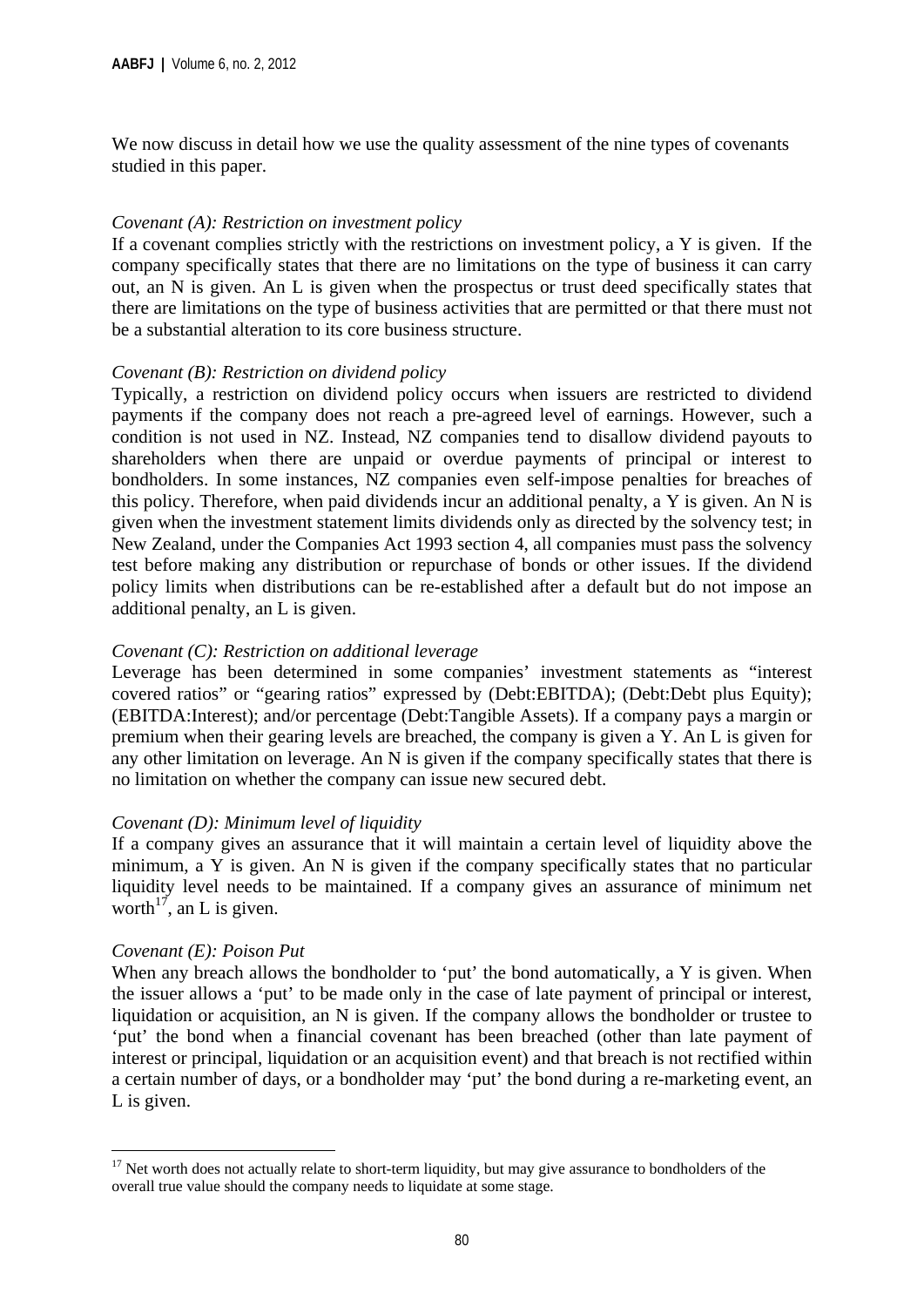# *Covenant (F): Prohibition on selling assets*

When a covenant exists to limit the sale, lease or disposal of assets, a Y is given. If the document specifically states that there is no limitation or there is a limitation but it allows the issuer to sell in excess of 15% of the assets, an N is given. If the limitation allows up to 15% of assets, an L is given.

# *Covenant (G): Security and prohibition on further security of assets*

A Y is given if the bonds are secured and there is a prohibition against further security of assets, or when there is a limitation on the amount of indebtedness that is secured and the issuer will not create or permit any security interest to rank ahead of the bonds. An N is given if the company states that the issue is unsecured and/or there are no assurances as to the creation of new mortgages or charges against the issuer's assets. If the bonds are unsecured but the company gives an assurance that it will not allow any security over its assets without also providing that security to bondholders, an L is given.

# *Covenant (H): Additional margin*

A Y is given if an accruing margin is added for unpaid coupons and when an additional margin for other breaches also applies. An N is given if unpaid coupon is not specified and no margin is added for further breach of covenants. If an additional margin applies on unpaid coupons, reduction in credit rating, takeover event, or breach of financial covenant, an L is given.

# *Covenant (I): Call option*

Given that this is not really a restrictive covenant against the issuing companies, we have reversed our assessment grade for this covenant. If the company specifically states that it will not call the bonds unless an event, such as liquidation or takeover of the company, necessitates the call, a Y is given. If the company may call at any time with little limitation, an N is given and when a call is available after a certain fixed period, an L is given.

# **Results**

# *The Extensiveness of Restrictive Covenants Used by Bond Issuers*

Table 2 presents the types of restrictive covenants used by the issuers, grouped according to four broad industry categories: (1) Banks (2) Industries (3) Non-bank deposit takers (including finance companies) and (4) Utilities (including energy distribution, road network and telecommunications). Inspection of Table 2 suggests that few companies give bondholders extensive assurance through covenants. Even for those companies that do provide some assurance, the majority of these assurances are inadequate for bondholder protection.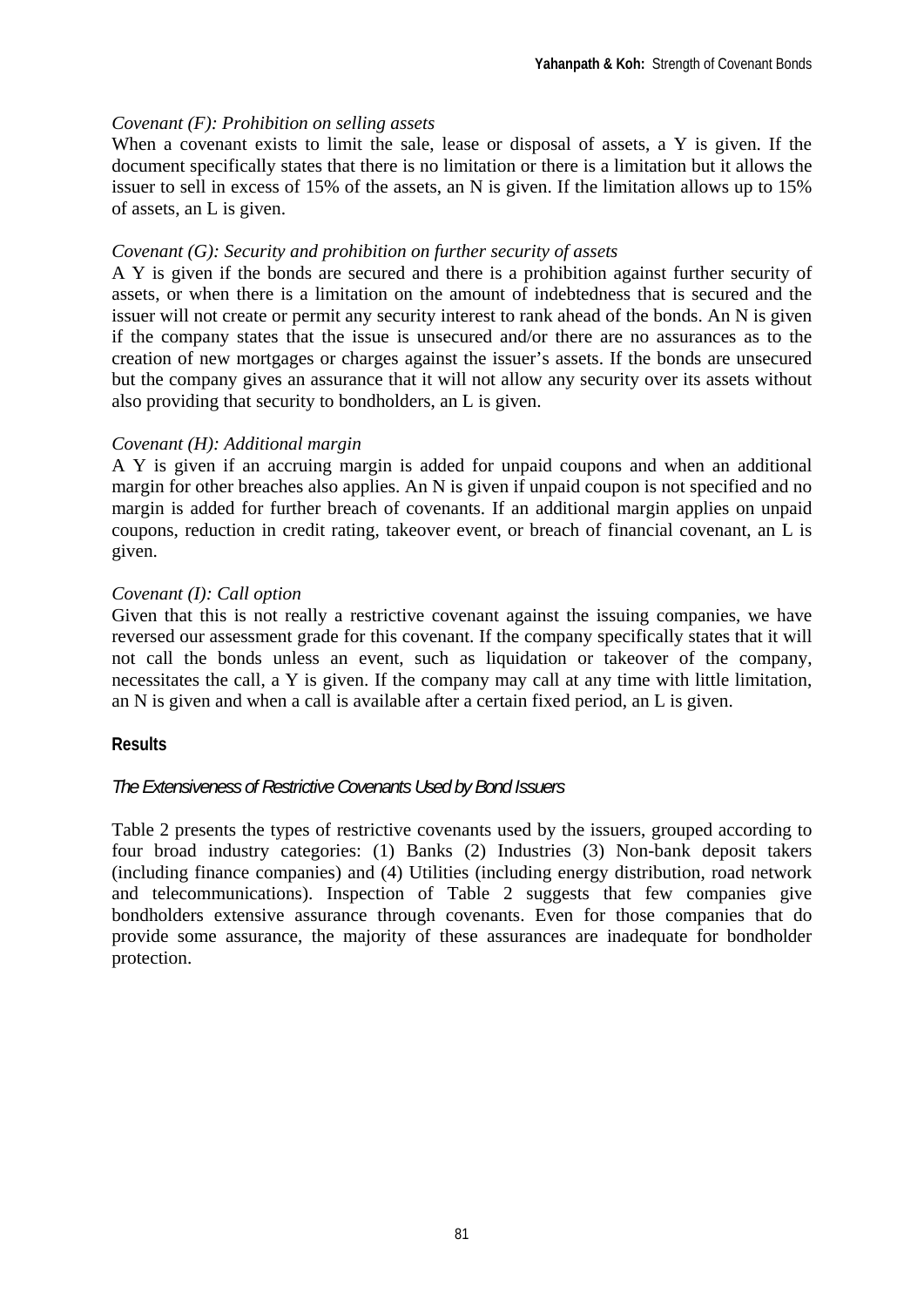| Company                            | A | в  | С | D | Е | F            | G | н |   | Average<br>Return<br>(%) | Industry<br>Category |
|------------------------------------|---|----|---|---|---|--------------|---|---|---|--------------------------|----------------------|
| <b>ANZ National</b>                | N | N  | N | N | N | N            | N | N |   | 7.3                      | <b>Banks</b>         |
| <b>CBA Capital</b>                 | L | L  | N | N | N | N            | N | N | L | 8.8                      | <b>Banks</b>         |
| Rabobank Nederland                 | N | N  | N | N | N | N            | N | N | L | 9.5                      | <b>Banks</b>         |
| Auckland International             | N | N  | N | N |   | N            | N | N | Ñ | 6.9                      | Industrials          |
| <b>Blue Star</b>                   | L | Y  | Y | N | N | Ν            | N | Y | L | 9.1                      | Industrials          |
| <b>Burns Philp</b>                 | N | N  | N | N | N | N            | N | Ñ | Ñ | 9.9                      | Industrials          |
| <b>Fletcher Building</b>           | N | L  | N | N | N | N            | N | L | N | 8.7                      | Industrials          |
| Fonterra Co-operative              | N |    | N | N |   | N            | N | L | N | 9.4                      | Industrials          |
| <b>Hellaby Holdings</b>            | N | N  | N | N | N | N            | N | L | N | 8.5                      | Industrials          |
| <b>PPCS Limited</b>                | N | Y  | Y | N | N | N            | Y | Y | L | 10.3                     | Industrials          |
| Rural Portfolio Capital            | N | L  |   | N | Y | N            | L | N | L | 10.1                     | Industrials          |
| <b>Rural Portfolio Investments</b> | N | Ν  | т | N | Y | N            | N | Ñ | N | 10.8                     | Industrials          |
| <b>Sky City</b>                    | N | L  |   | N | N | N            | Ñ | N | N | 8                        | Industrials          |
| <b>Sky Network Television</b>      | L | N  | N | N | N | Y            | L | N | N | 9.4                      | Industrials          |
| St Laurence                        | N | N  | N | N | N | $\checkmark$ | N | N | Y | 9.8                      | Industrials          |
| Babcock & Brown                    | N | N  | N | N |   | N            | N | N | N | 9                        | <b>NBDT</b>          |
| <b>Fidelity Capital</b>            | N | N  | N | N | N | N            | N | L | N | 8.1                      | <b>NBDT</b>          |
| <b>Generator Bonds</b>             | N | N  | N | N | N | N            | Y | N | N | 8.1                      | <b>NBDT</b>          |
| <b>HY-FI Securities</b>            | N | N  | N | N | N | N            | N | N | L | 7.6                      | <b>NBDT</b>          |
| New Zealand Finance                |   | Y  | Y | N | N | N            | Y | L | N | 9.8                      | <b>NBDT</b>          |
| <b>Strategic Finance</b>           | L | N  | L | N | N | N            | N | N | N | 11                       | <b>NBDT</b>          |
| <b>BBI Networks</b>                | N | Y  | п | N | N | v            | N | L | L | 8.3                      | Utilities            |
| <b>Infratil Limited</b>            | N | L  | Y | N |   | N            | L | L | L | 8.4                      | <b>Utilities</b>     |
| Origin Energy                      | N | л. | N | N | N | N            | N | L | L | 10.2                     | <b>Utilities</b>     |
| Powerco Limited                    | N | Y  |   | т |   |              | т | L | N | 6.7                      | Utilities            |
| <b>TCNZ Finance Limited</b>        | N | N  | N | N | N | N            | L | Ñ | N | $\overline{7}$           | Utilities            |
| TrustPower                         | N | N  | N | N | N | N            | N | N | N | 8.4                      | Utilities            |
| Vector Limited                     | N | N  |   | L |   | N            |   | N | Y | 7.5                      | Utilities            |
| Works Finance (NZ) Limited         | N | L  | N | N | L | N            | N | L | L | 9.8                      | <b>Utilities</b>     |

#### **Table 2 - Assessment grades**

1

A Restriction on investment policy<br>
B Restriction on dividend policy<br>
C Restriction on additional leverary<br>
D Minimum level of liquidity Bestriction on dividend policy Restriction on additional leverage D<br>
E<br>
Posion put<br>
Prohibition on selling ass<br>
Prohibition on selling ass E Posion put F Prohibition on selling assets G Security and prohibition on further security of assets Additional margin Call Option

Of the 29 issuers, only 2 issuers (Burns Philp and Trust Power) do not have any of the nine covenants embedded in their issues. This indicates that over 93% of the issuers do provide some form of protection for their bondholders.18 However, for those issuers who have embedded restrictive covenants in their prospectuses, the inclusions are not allembracing. On average, only 2-3 types of covenants studied are embedded. Furthermore, most of these covenants are limited restrictive covenants against the issuers; only 27% of these covenants provide complete protection to the bondholders. The remainder of this section provides an analysis of the prevalence of each covenant.

Only five companies have a covenant to restrict their investment policy. However, none of these covenants provides full protection to bondholders. The issuers still have flexibility in deciding their investment policy without much regard to the covenants. Thus, bondholders are still subject to the possibility of expropriation of funds.

Sixteen of the 29 companies make no comment about any restriction to their dividend policies. Eight have limited dividend policy protection. Only five companies impose a penalty on themselves by accruing an additional margin to the bondholder for any breach of dividend policies.

Eighteen companies do not have a covenant that restricts any increase in financial leverage; of these, eight companies state explicitly in their issue documents that there is no restriction on, or limitation of, the level of leverage. Only four companies have self-imposed penalties for breaches of leverage covenant, while another seven companies have limitations on leverage but the resulting protection is limited.

A covenant to assure a minimum level of liquidity appears to be the least prevalent restriction. Only two companies provide limited assurance to maintain a minimum net worth.

<sup>&</sup>lt;sup>18</sup> The average return from all the sample issuers is 8.8% per annum. While Burns Philp offers a higher average return (9.9%) than the sample mean to its investors, Trust Power offers a lower average return (8.4%) than the sample mean return despite not having any restrictive covenants to provide any protections to its investors.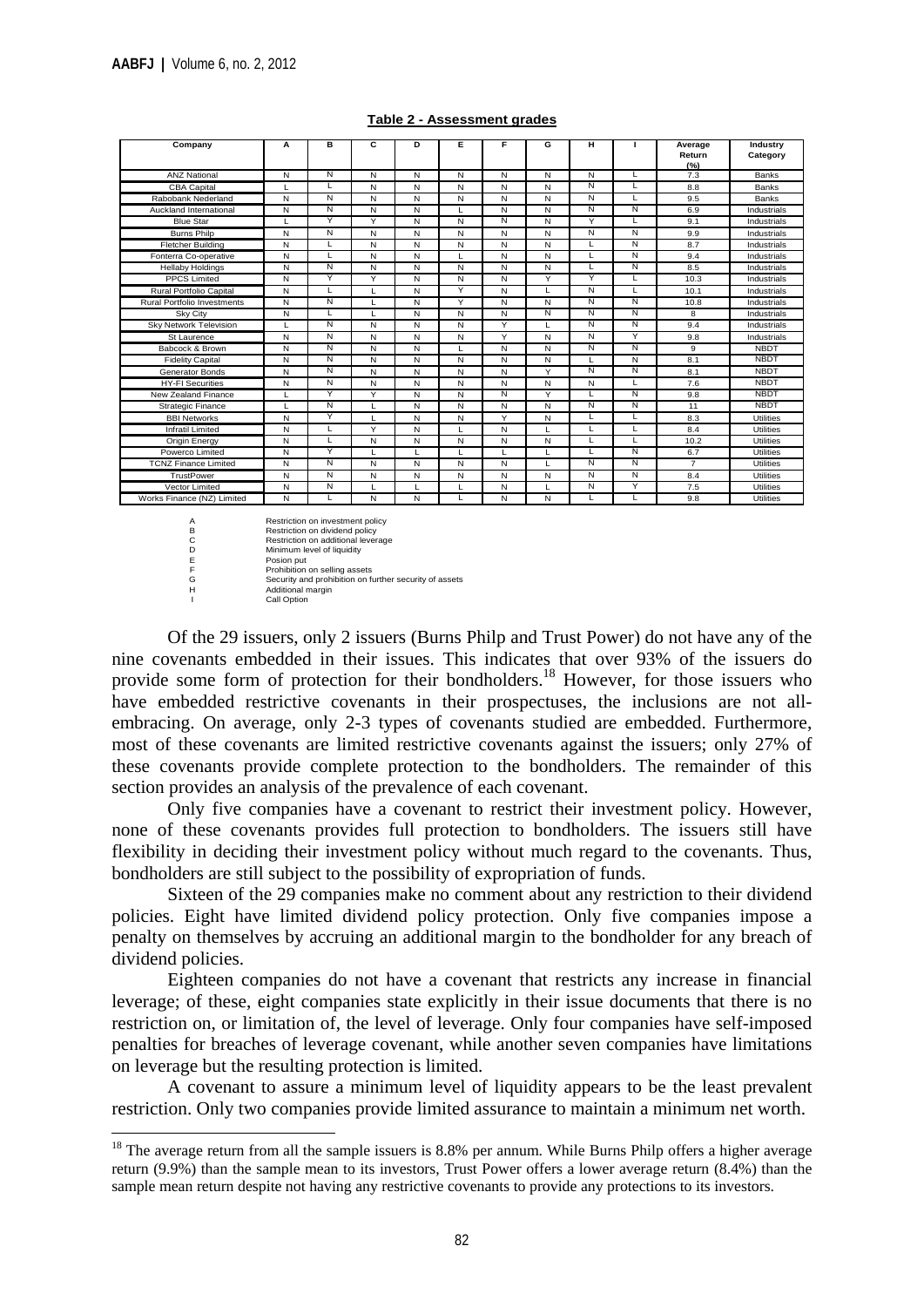Two companies, by design, allow their bondholders to 'put' the bond if any breach occurs, while seven others give a certain 'grace period' for the bondholder to 'put' the bond. Only fourteen issuers provide the 'put' option when the company is either late with payment of the principal or interest, is in liquidation or is subject to an acquisition. The remaining seven issuers make no statement about a bondholder's right to 'put' the bonds.

Only four of the 29 companies provide restriction on selling or leasing assets of the company. One allows up to 15% asset sales, and another allows up to 50% asset sales without the approval of the trustee. The majority of the companies examined remain silent on this important covenant.

A total of twenty companies do not make any assurances about the security of their assets. Of these, nine companies explicitly state that their issue is unsecured and give no assurance that they will not use the assets as collateral at some future period. The rest are silent on this restriction. Six companies also issue unsecured debt. Only three companies secure their bonds and place a prohibition on further security of assets.

Two companies add a penalty margin to coupon rate for either defaulting on coupon payments or a breach of other covenants. Ten companies have limited covenants for a margin to be added only in the event of a breach of financial covenant, a drop in credit rating or an acquisition. The remaining companies examined make no comment relating to additional penalty margins.

A total of 11 companies have a condition embedded in their issues that allow them to exercise the call option only after a specified period. Seven companies specifically state they can exercise the call option at any time. Two issuers specifically state that they cannot call the bonds unless liquidation or another extreme unforeseen event occurs, while the remaining eleven issuers make no indication on the call option in their investment statements.

Generally, for each covenant embedded with the bond issues, it is preferable that bondholders have full protection rather than limited or no protection against any agency cost that may trade off the value of the bonds they hold. If this is the case, then it is also reasonable to expect that bondholders would consider a Y rating to be higher than an L rating, and an L rating to be higher than an N rating. In view of that, we attempt to derive the extensiveness of the covenants by incorporating bondholders' perceptions of the degree of protection they receive from the individual covenants. In particular, we give a value of 2 for each Y, I for each L and 0 for each N. The values of 0, 1 and 2 are somewhat arbitrary and we do not suggest that a covenant with full protection in favour of the bondholders (those covenants with the assessed grade of Y) is preferred twice as much by bondholders compared to those covenants with partial limitations (those covenants with the assessed grade of L). However, this mechanism provides some indication of the level of protection these covenants offer to a bondholder (from his or her perspective). Table 3 presents the relative magnitude of the extensiveness of usage of covenants.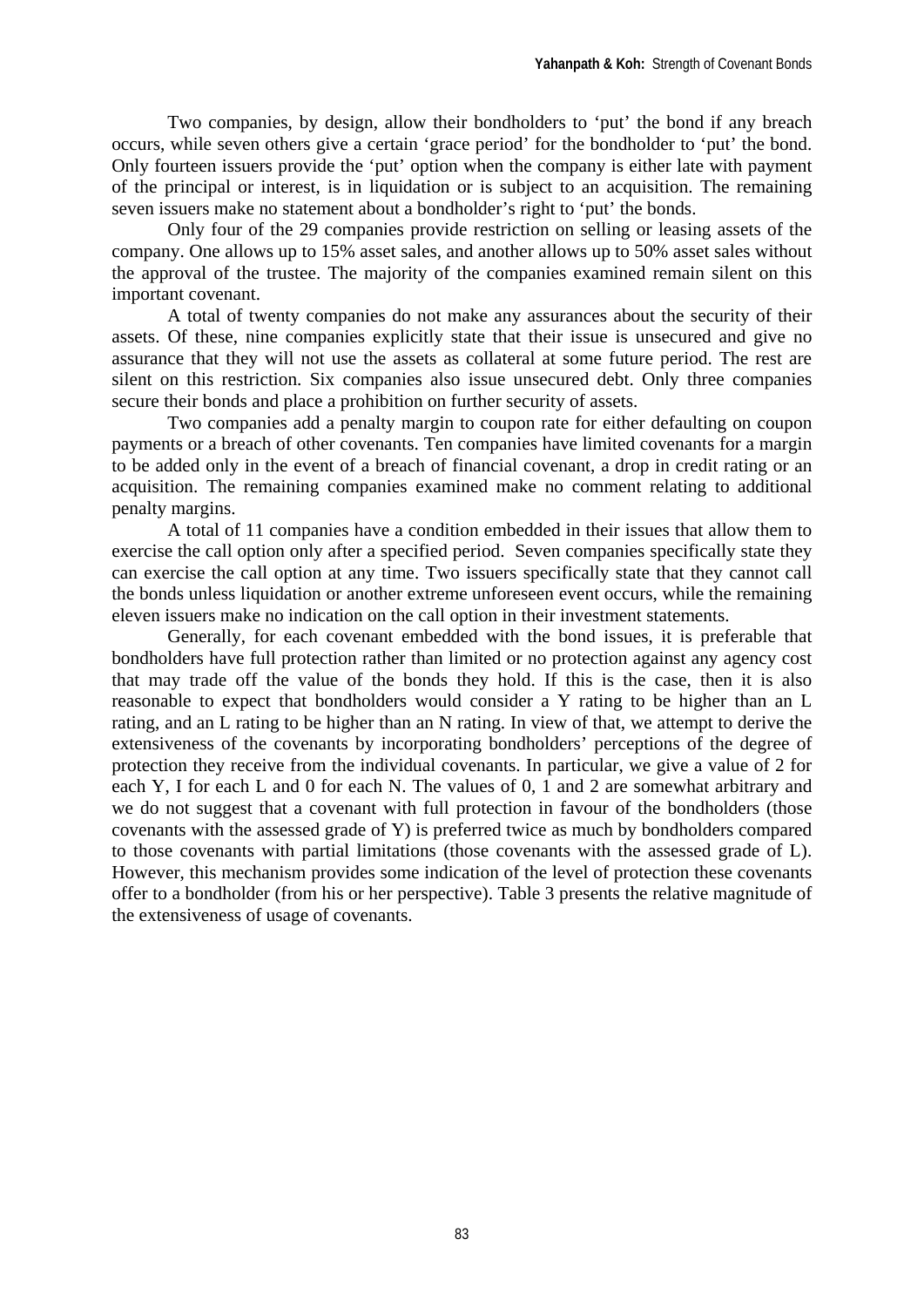| Company                     | $\overline{A}$ | B                       | $\overline{\mathfrak{c}}$ | D            | Έ              | F              | G              | $\overline{H}$ | I              | <b>Total</b> |
|-----------------------------|----------------|-------------------------|---------------------------|--------------|----------------|----------------|----------------|----------------|----------------|--------------|
| <b>ANZ National</b>         | $\pmb{0}$      | 0                       | 0                         | $\pmb{0}$    | $\pmb{0}$      | $\pmb{0}$      | $\pmb{0}$      | $\pmb{0}$      | 1              |              |
| <b>CBA Capital</b>          | $\mathbf 1$    | $\mathbf{1}$            | 0                         | 0            | 0              | 0              | $\pmb{0}$      | $\pmb{0}$      | $\mathbf{1}$   |              |
| Rabobank Nederland          | 0              | $\pmb{0}$               | 0                         | 0            | 0              | $\pmb{0}$      | $\pmb{0}$      | $\pmb{0}$      | $\mathbf{1}$   |              |
| Auckland International      | 0              | $\pmb{0}$               | 0                         | 0            | $\mathbf 1$    | $\pmb{0}$      | $\pmb{0}$      | $\pmb{0}$      | $\pmb{0}$      |              |
| <b>Blue Star</b>            | $\mathbf{1}$   | $\overline{2}$          | $\overline{2}$            | 0            | $\pmb{0}$      | $\pmb{0}$      | $\pmb{0}$      | $\overline{2}$ | $\mathbf{1}$   |              |
| <b>Burns Philp</b>          | 0              | $\pmb{0}$               | 0                         | $\pmb{0}$    | 0              | $\pmb{0}$      | $\pmb{0}$      | $\pmb{0}$      | 0              |              |
| <b>Fletcher Building</b>    | $\pmb{0}$      | $\mathbf{1}$            | 0                         | 0            | $\pmb{0}$      | $\pmb{0}$      | $\pmb{0}$      | $\mathbf{1}$   | 0              |              |
| Fonterra Co-operative       | 0              | $\mathbf{1}$            | 0                         | 0            | 1              | $\pmb{0}$      | $\pmb{0}$      | $\mathbf{1}$   | 0              |              |
| <b>Hellaby Holdings</b>     | $\pmb{0}$      | $\pmb{0}$               | $\mathbf{0}$              | 0            | 0              | $\pmb{0}$      | $\pmb{0}$      | $\mathbf{1}$   | 0              |              |
| PPCS Limited                | 0              | $\overline{2}$          | $\overline{2}$            | 0            | 0              | $\pmb{0}$      | $\overline{2}$ | $\overline{2}$ | 1              |              |
| Rural Portfolio Capital     | $\pmb{0}$      | $\mathbf{1}$            | $\mathbf{1}$              | 0            | $\overline{2}$ | $\pmb{0}$      | 1              | $\pmb{0}$      | $\mathbf 1$    |              |
| Rural Portfolio Investments | 0              | 0                       | $\mathbf{1}$              | 0            | 2              | $\pmb{0}$      | $\pmb{0}$      | $\pmb{0}$      | $\pmb{0}$      |              |
| Sky City                    | $\pmb{0}$      | 1                       | $\mathbf{1}$              | 0            | $\pmb{0}$      | $\pmb{0}$      | $\pmb{0}$      | $\pmb{0}$      | 0              |              |
| Sky Network Television      | 1              | 0                       | 0                         | 0            | 0              | $\overline{2}$ | 1              | $\pmb{0}$      | $\pmb{0}$      |              |
| St Laurence                 | 0              | 0                       | 0                         | 0            | 0              | $\overline{2}$ | $\pmb{0}$      | $\pmb{0}$      | $\overline{c}$ |              |
| Babcock & Brown             | 0              | 0                       | 0                         | 0            | $\mathbf 1$    | $\pmb{0}$      | $\pmb{0}$      | $\pmb{0}$      | $\pmb{0}$      |              |
| <b>Fidelity Capital</b>     | 0              | $\pmb{0}$               | 0                         | 0            | 0              | $\pmb{0}$      | $\pmb{0}$      | $\mathbf{1}$   | $\pmb{0}$      |              |
| Generator Bonds             | 0              | $\pmb{0}$               | 0                         | $\pmb{0}$    | $\pmb{0}$      | $\pmb{0}$      | $\overline{2}$ | $\pmb{0}$      | $\pmb{0}$      |              |
| <b>HY-FI Securities</b>     | $\pmb{0}$      | $\pmb{0}$               | 0                         | 0            | $\pmb{0}$      | $\pmb{0}$      | $\pmb{0}$      | $\pmb{0}$      | $\mathbf{1}$   |              |
| New Zealand Finance         | 1              | $\overline{2}$          | $\overline{2}$            | 0            | 0              | 0              | $\overline{2}$ | $\mathbf{1}$   | 0              |              |
| Strategic Finance           | $\mathbf{1}$   | $\pmb{0}$               | 1                         | 0            | 0              | $\pmb{0}$      | 0              | $\pmb{0}$      | $\pmb{0}$      |              |
| <b>BBI Networks</b>         | $\pmb{0}$      | $\overline{2}$          | $\mathbf{1}$              | 0            | $\pmb{0}$      | $\overline{2}$ | 0              | $\mathbf{1}$   | $\mathbf{1}$   |              |
| Infratil Limited            | 0              | $\mathbf{1}$            | $\overline{2}$            | 0            | 1              | $\pmb{0}$      | 1              | $\mathbf{1}$   | $\mathbf{1}$   |              |
| Origin Energy               | $\pmb{0}$      | 1                       | $\pmb{0}$                 | 0            | $\pmb{0}$      | $\pmb{0}$      | $\pmb{0}$      | 1              | $\mathbf 1$    |              |
| Powerco Limited             | $\pmb{0}$      | $\overline{\mathbf{c}}$ | $\mathbf{1}$              | 1            | $\mathbf{1}$   | $\mathbf 1$    | $\mathbf 1$    | $\mathbf{1}$   | $\pmb{0}$      |              |
| <b>TCNZ Finance Limited</b> | 0              | 0                       | 0                         | $\pmb{0}$    | $\pmb{0}$      | $\pmb{0}$      | 1              | $\pmb{0}$      | 0              |              |
| <b>TrustPower</b>           | $\pmb{0}$      | $\pmb{0}$               | 0                         | 0            | $\pmb{0}$      | 0              | 0              | $\pmb{0}$      | 0              |              |
| Vector Limited              | $\pmb{0}$      | $\pmb{0}$               | $\mathbf{1}$              | $\mathbf{1}$ | $\mathbf{1}$   | $\pmb{0}$      | $\mathbf{1}$   | $\pmb{0}$      | $\overline{c}$ |              |
| Works Finance (NZ) Limited  | $\pmb{0}$      | $\mathbf{1}$            | $\pmb{0}$                 | $\pmb{0}$    | $\mathbf 1$    | $\pmb{0}$      | $\pmb{0}$      | $\mathbf{1}$   | $\mathbf{1}$   |              |
|                             | 5              | 18                      | 15                        | $\sqrt{2}$   | 11             | $\overline{7}$ | 12             | 14             | 15             | 99           |
| Maximum magnitude           | 58             | 58                      | 58                        | 58           | 58             | 58             | 58             | 58             | 58             | 522          |
| % over maximum protection   | 8.6%           | 31.0%                   | 25.9%                     | 3.4%         | 19.0%          | 12.1%          | 20.7%          | 24.1%          | 25.9%          | 19.0%        |

# **Table 3 - Companies by Issuing Category**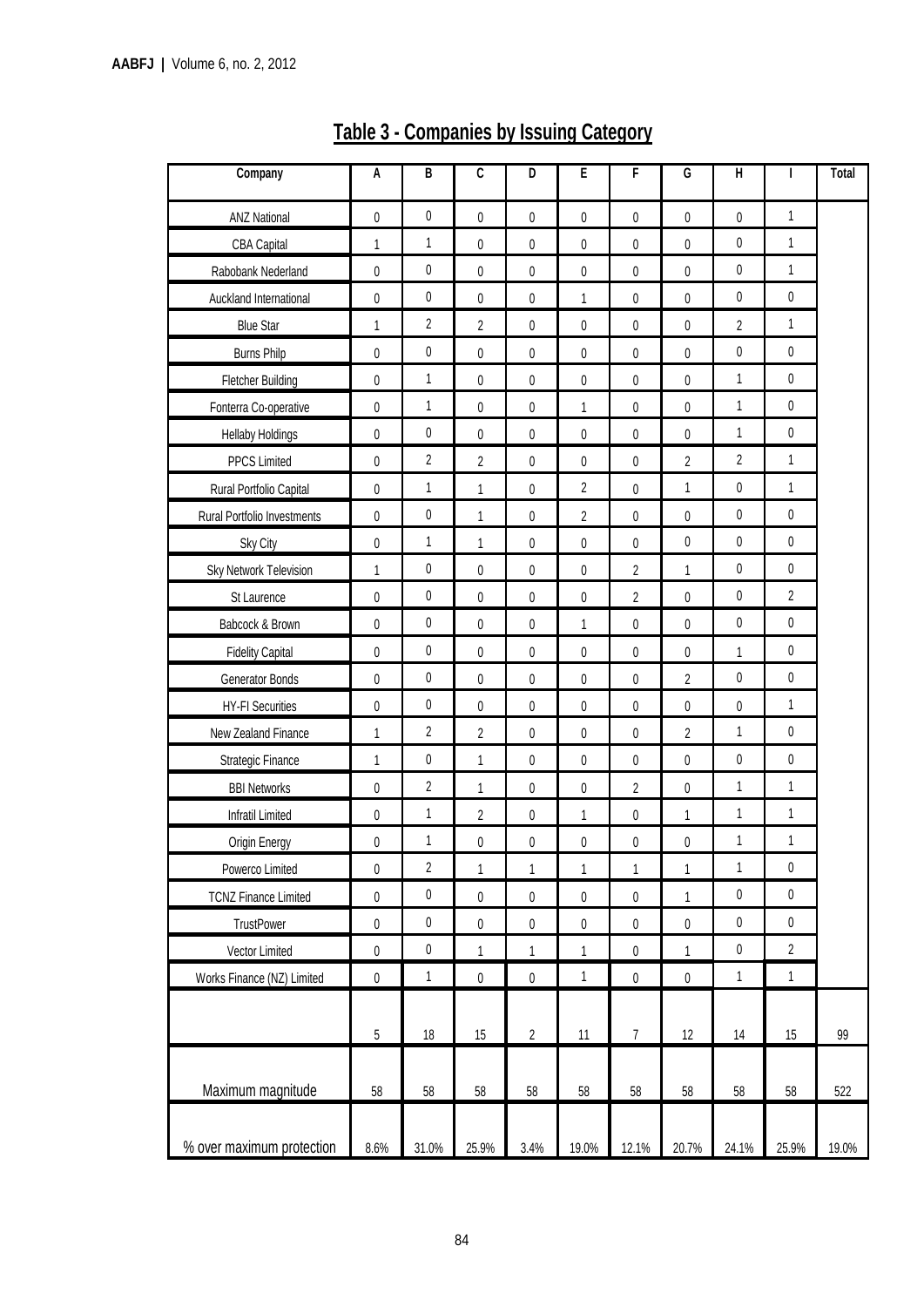An inspection of Table 3 suggests that, despite covenants being marketed as a safety net for bondholders, NZ bondholders receive very little protection from the covenants embedded with the bonds issued. Based on the values of 0,1 and 2 for the levels of protection, if all bond issuers have all the covenants studied in this paper embedded in their issues, then the maximum value for full protection from all covenants is 522 (29 issues multiplied by 9 covenants with a value of 2). However, across all bond issues in our sample, the total degree of protection that NZ bondholders receive is only 99 out of the possible maximum value of 522 (i.e. 19% level of protection, on average). This suggests that protection provided to NZ bondholders by way of the bond covenants is marginal.

#### *Covenants and Corresponding Weights*

Individual bondholders have individual investment portfolios and risk preferences, which may differ from other holders. These variances may also result in bondholders having different perspectives on the types of covenants that they deem important to their investment portfolios. Such perspectives may also be different from what the bond issue companies deem important and necessary to be embedded in their issues. Furthermore, it is possible for bondissuing companies to embed only certain covenants which are least possible for them to breach, to give bondholders the option (right) to exercise their rights under the restrictive covenants.

Therefore, in order to assign a weighting to each of the nine covenants, we designed a structured questionnaire using a five-point, Likert-type scale (where  $1 =$  least important and 5  $=$  most important) to measure the level of importance of the covenants. A total of 30 respondents were selected carefully, based on their knowledge about the use of bond covenants from a bondholder's perspective and availability. The questionnaire was emailed to these 30 respondents, and an online survey was conducted. The sample covers 20 entities including universities, financial advisors, share-brokers. The respondents represent both academia and corporate practitioners (with relative split 55:45 respectively) - although it was difficult to categorise many respondents as academics or practitioners, because the sample includes some academics with past industry experience and vice versa. The questionnaire invited respondents to rate each of the nine covenants, based on how important they thought the covenant was, from a bondholder's perspective. Table 4 reports the responses.

|                                                              | Least     |       |     |     | <b>Most</b> |      |       |
|--------------------------------------------------------------|-----------|-------|-----|-----|-------------|------|-------|
|                                                              | Important |       |     |     | Important   |      |       |
|                                                              |           | ŋ     |     |     | n           | Mean | Rank  |
| C) Restriction on increasing leverage                        | 0%        | 0%    | 4%  | 59% | 37%         | 4.33 |       |
| D) Required minimum levels of liqudity                       | 4%        | $0\%$ | 22% | 48% | 26%         | 3.93 |       |
| A) Restriction on investment policy                          | 4%        | 7%    | 15% | 48% | 26%         | 3.85 | $3^*$ |
| G) Securities and prohibition of futher securities of assets | 0%        | 4%    | 37% | 30% | 30%         | 3.85 | $3^*$ |
| B) Restriction on dividend policy                            | 4%        | 7%    | 26% | 37% | 26%         | 3.74 |       |
| H) Additional margin                                         | 0%        | 11%   | 56% | 22% | 11%         | 3.33 | 6     |
| E) Poision put                                               | 4%        | 15%   | 37% | 37% | 7%          | 3.30 |       |
| F) Prohibition on selling assets                             | 7%        | 19%   | 37% | 30% | 7%          | 3.11 | 8     |
| I) Call option                                               | 15%       | 30%   | 22% | 22% | 11%         | 2.85 | 9     |

|  | Table 4 - Survey results - The most important covenants deemed by bondholders |  |  |  |  |  |
|--|-------------------------------------------------------------------------------|--|--|--|--|--|
|--|-------------------------------------------------------------------------------|--|--|--|--|--|

\* - Joint rank

Based on the responses, the covenant on financial leverage is deemed to be the most important (mean of 4.33) and the call option is deemed least important (mean of 2.85). In Tables 2 and 3, we found that the magnitude of the extensiveness of the restriction on increasing leverage has a percentage of 25.9% over the maximum protection and is not the covenant that is most widely used by NZ issuing companies in their bond issues, as NZ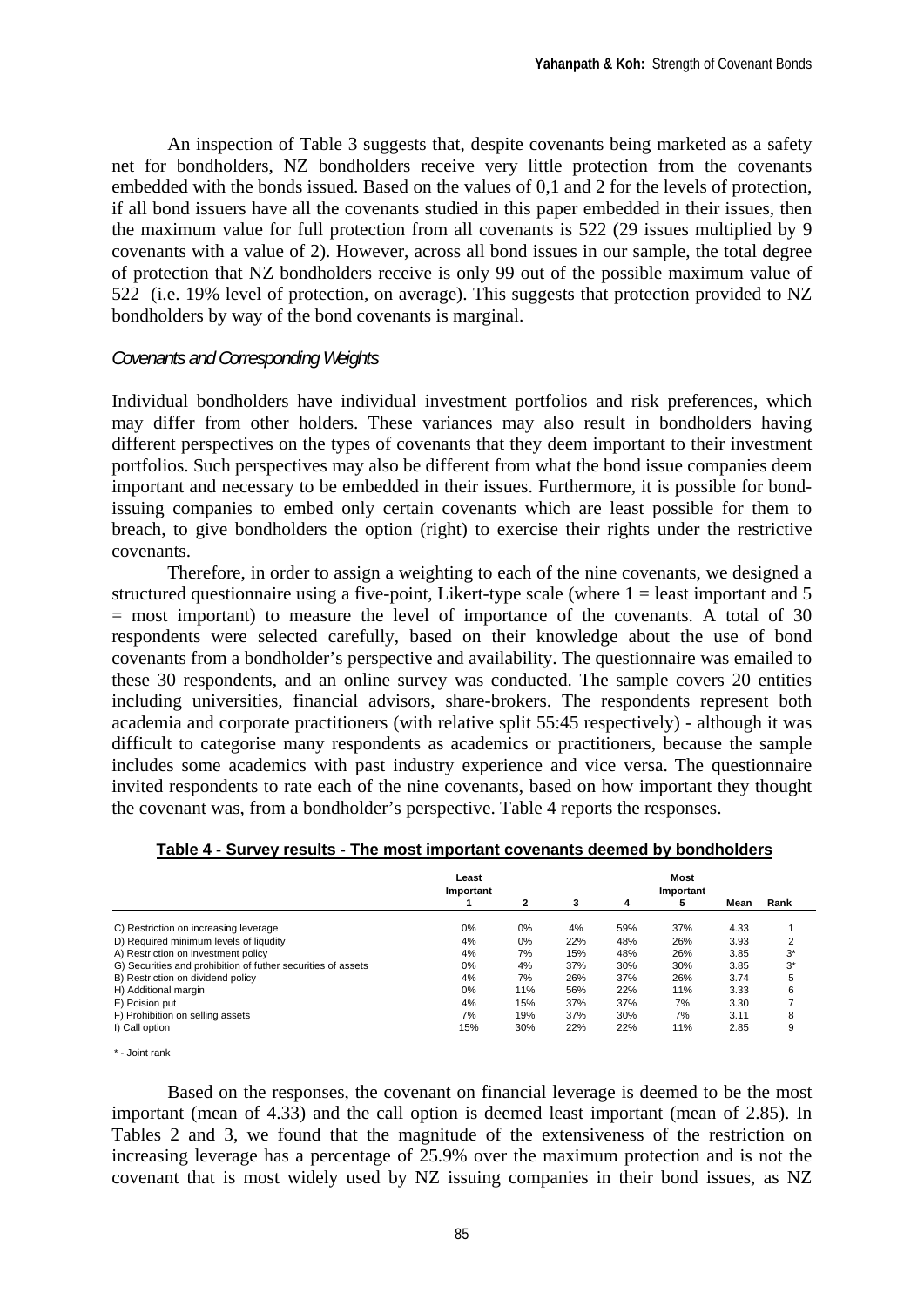1

companies tend to embed restriction on dividend policy in their bond issues. However, a comparison with the result in Table 3 also suggests that NZ companies do embed call option in their issues (providing a percentage of 25.9% over the maximum protection) as often as the use of the restriction on increasing leverage. These findings imply that NZ issuing companies are not providing the right covenants, according to what bondholders perceive as important for their benefit or protection. Instead, NZ issuing companies may be embedding only restrictive covenants that are most advantageous to themselves; ie, those for which the probability of (non-compliance) default by the issuers is least.

#### **Covenant Quality Score and Bond Rating**

A credit rating can be used to assess the credit-worthiness of a bond issuer, whereby bonds can be broadly classified into: (1) investment grade bonds and (2) junk bonds. To assess the credit-worthiness of the issuing company, rating agencies typically use a range of indicators, including financial, non-financial and qualitative information. However, the quality of covenants is not directly included in the rating methodologies used by rating agencies (Standard and Poor's 2009). Therefore, our aim is to develop a Covenant Quality Score (CQS) which we believe will be a valuable input to the overall bond-rating framework. Moody's (2006) has proposed a framework for the evaluation of the relative quality of each key covenant individually, in a package and of the covenant package as a whole, assigning a score of CQ-1 to  $CQ-3^{19}$  to the indenture. Though Moody's framework is a useful classification, it stops short of a numerical score. In this paper, we use Moody's line of argument and proposed a framework for assigning a numerical score for covenant quality – for each key covenant individually, in a package and of the covenant package as a whole. Our emphasis has been to develop a simple, user-friendly modelling framework that is useful particularly to smaller corporate bond markets.

The methodology we use here is very simplistic, due mainly to the limited availability of data on corporate bonds in the NZ debt market. There are many interesting opportunities to expand upon this work by applying some of the more advanced models in larger debt markets. Notwithstanding the above, Vojetek & Kocenda (2006) state that the choice of methodology depends on data availability and other characteristics. They also argue that alternative methods have excellent potential in pattern recognition and that they are competitive with more advanced methodologies such as logit regression.

In order to calculate the CQS, we use the degree of importance of the covenants (as perceived by bondholders who completed the questionnaire) as the weighting (see Table 4) and multiply this weighting by the extensiveness of the covenants used by the sample firms (from Table 3) to obtain the CQS for each issuer. From this CQS, we find the  $25<sup>th</sup>$  percentile (first quartile), median (second quartile), and  $75<sup>th</sup>$  percentile (third quartile) CQS for the whole population. We then group the sample firms into four quartiles: Group D are issuers who have CQSs less than 3.32 (very low protection); Group C are issuers with a CQS between 3.32 to less than 9.93 (low protection); Group B are issuers with a CQS between 9.93 to less than 21.24 (moderate protection); and Group A are issuers with a CQS of 21.24 and above (very high protection). Table 5 presents the breakdown of our sample firms into the four groups, based on the CQS.

As can be seen in Table 5, we find that, of the 29 issuers, almost half (14 issuers) can be categorised as bonds with low protection. When we assess the average returns offered to

<sup>&</sup>lt;sup>19</sup> Moody's defines CQ-1 as strong investor protection, CQ-2 as good investor protection and CQ-3 as weak or no investor protection.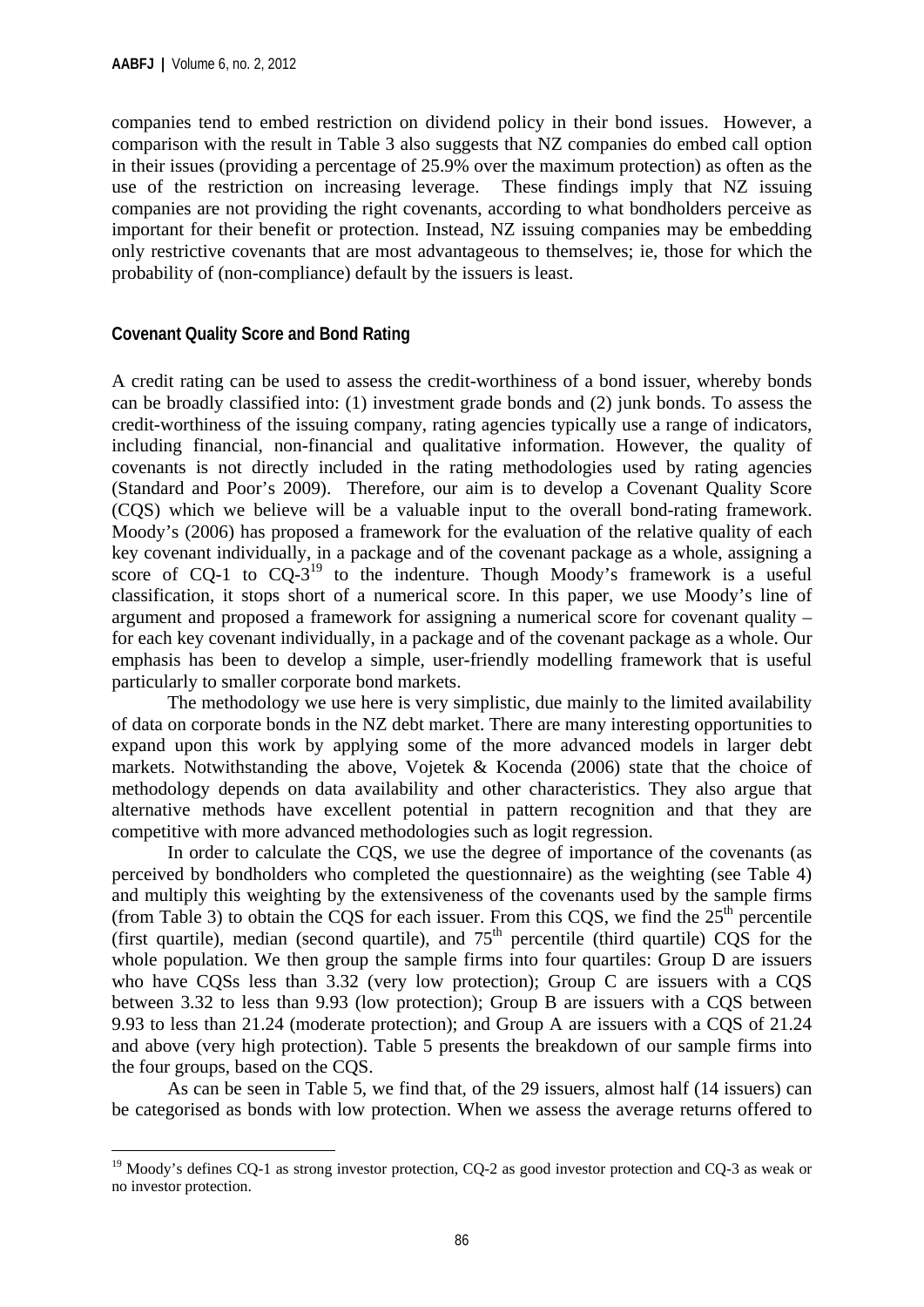bondholders, those bonds with low protection offer only 8.4% compared to the 9.2% offered by the high protection bonds (the difference is statistically significant at 10% level); holders of lower protection bonds are not compensated for the additional risk they take. These results contradict the dictum 'the higher the risk, the higher the return'. Thus, this study offers some evidence of the mispricing of bonds. The above findings also suggest that some form of CQS is a relevant research direction and can be a valuable contribution to the assessment of riskreturn trade-off for corporate bonds.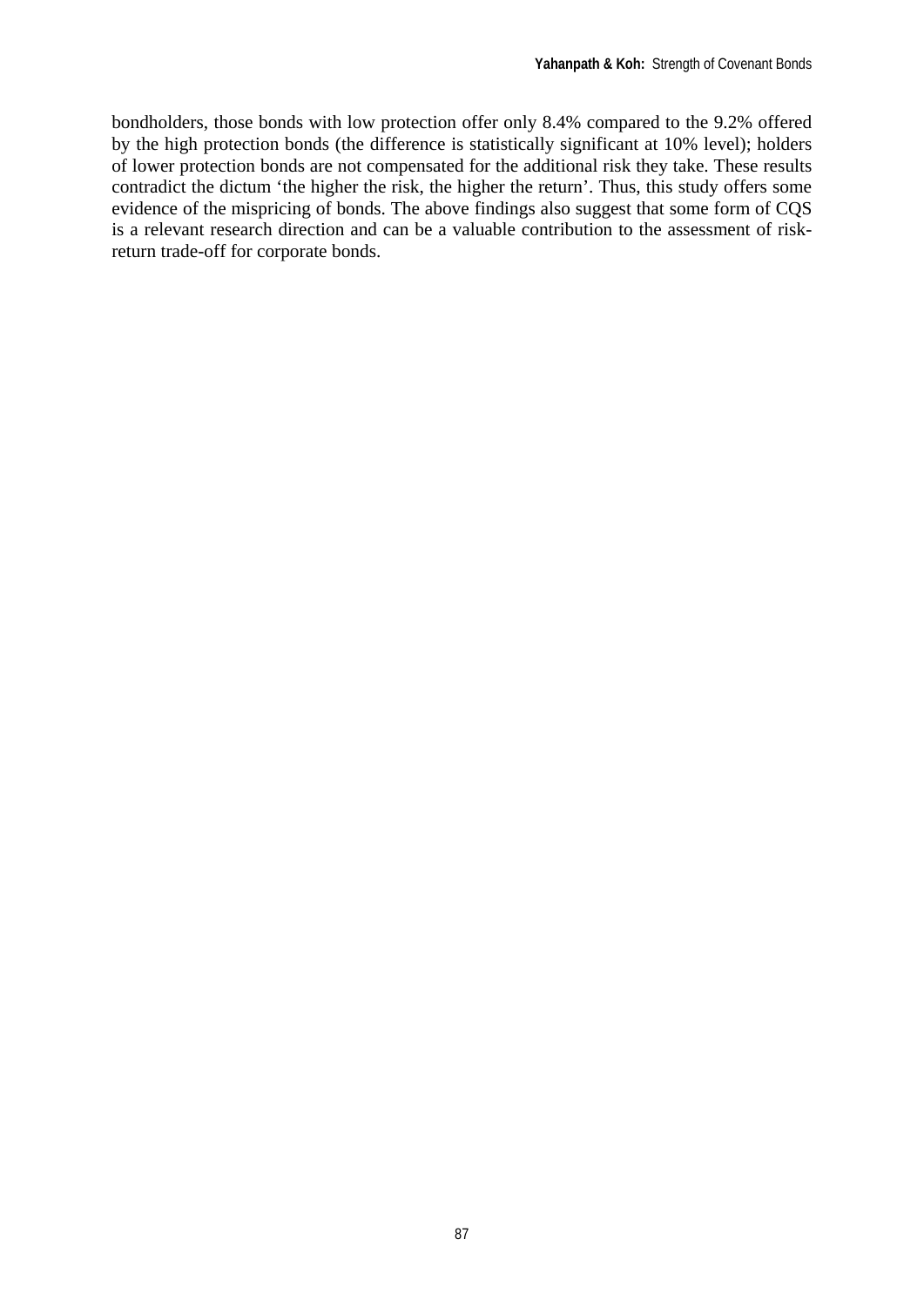| <b>Covenant Type</b>               | Α    | в                       | C                       | D    | Е           | F                       | G                       | н                       | $\mathbf{I}$                    | CQS                     | <b>CQS Group</b> |
|------------------------------------|------|-------------------------|-------------------------|------|-------------|-------------------------|-------------------------|-------------------------|---------------------------------|-------------------------|------------------|
| Company \ Weighting                | 3.85 | 3.74                    | 4.33                    | 3.93 | 3.30        | 3.11                    | 3.85                    | 3.33                    | 2.85                            |                         |                  |
| <b>ANZ National</b>                | 0    | 0                       | 0                       | 0    | 0           | 0                       | 0                       | 0                       | 1                               | 2.85                    | D                |
| <b>CBA Capital</b>                 | 1    | 1                       | 0                       | 0    | 0           | 0                       | 0                       | 0                       | $\mathbf{1}$                    | 10.44                   | B                |
| <b>Rabobank Nederland</b>          | 0    | 0                       | 0                       | 0    | 0           | 0                       | 0                       | 0                       | $\mathbf{1}$                    | 2.85                    | D                |
| <b>Auckland International</b>      | 0    | 0                       | 0                       | 0    | 1           | 0                       | 0                       | 0                       | 0                               | 3.30                    | D                |
| <b>Blue Star</b>                   | 1    | $\overline{\mathbf{2}}$ | $\overline{\mathbf{2}}$ | 0    | 0           | 0                       | 0                       | $\overline{\mathbf{2}}$ | $\mathbf{1}$                    | 29.52                   | Α                |
| <b>Burns Philp</b>                 | 0    | 0                       | 0                       | 0    | 0           | 0                       | 0                       | 0                       | 0                               | 0.00                    | D                |
| <b>Fletcher Building</b>           | 0    | 1                       | 0                       | 0    | 0           | 0                       | 0                       | 1                       | 0                               | 7.07                    | c                |
| Fonterra Co-operative              | 0    | 1                       | 0                       | 0    | 1           | 0                       | 0                       | 1                       | 0                               | 10.37                   | B                |
| <b>Hellaby Holdings</b>            | 0    | 0                       | 0                       | 0    | 0           | 0                       | 0                       | 1                       | 0                               | 3.33                    | $\mathsf{C}$     |
| <b>PPCS Limited</b>                | 0    | $\mathbf 2$             | 2                       | 0    | 0           | 0                       | $\overline{\mathbf{2}}$ | $\mathbf 2$             | 1                               | 33.37                   | Α                |
| Rural Portfolio Capital            | 0    | 1                       | 1                       | 0    | $\mathbf 2$ | 0                       | 1                       | 0                       | $\mathbf{1}$                    | 21.37                   | Α                |
| <b>Rural Portfolio Investments</b> | 0    | 0                       | 1                       | 0    | 2           | 0                       | 0                       | 0                       | 0                               | 10.93                   | B                |
| <b>Sky City</b>                    | 0    | 1                       | 1                       | 0    | 0           | 0                       | 0                       | 0                       | 0                               | 8.07                    | $\mathsf{C}$     |
| <b>Sky Network Television</b>      | 1    | 0                       | 0                       | 0    | 0           | $\overline{\mathbf{2}}$ | $\mathbf{1}$            | 0                       | 0                               | 13.93                   | B                |
| <b>St Laurence</b>                 | 0    | 0                       | 0                       | 0    | 0           | 2                       | 0                       | 0                       | $\mathbf 2$                     | 11.93                   | B                |
| <b>Babcock &amp; Brown</b>         | 0    | 0                       | 0                       | 0    | 1           | 0                       | 0                       | 0                       | 0                               | 3.30                    | D                |
| <b>Fidelity Capital</b>            | 0    | 0                       | 0                       | 0    | 0           | 0                       | 0                       | 1                       | 0                               | 3.33                    | $\mathsf{C}$     |
| <b>Generator Bonds</b>             | 0    | 0                       | 0                       | 0    | 0           | 0                       | $\overline{2}$          | 0                       | 0                               | 7.70                    | C                |
| <b>HY-FI Securities</b>            | 0    | 0                       | 0                       | 0    | 0           | 0                       | 0                       | 0                       | $\mathbf{1}$                    | 2.85                    | D                |
| <b>New Zealand Finance</b>         | 1    | $\overline{\mathbf{2}}$ | $\overline{2}$          | 0    | 0           | 0                       | $\overline{2}$          | 1                       | 0                               | 31.04                   | А                |
| <b>Strategic Finance</b>           | 1    | 0                       | 1                       | 0    | 0           | 0                       | 0                       | 0                       | 0                               | 8.19                    | $\mathsf{C}$     |
| <b>BBI Networks</b>                | 0    | $\overline{\mathbf{2}}$ | 1                       | 0    | 0           | $\overline{\mathbf{2}}$ | 0                       | 1                       | $\mathbf{1}$                    | 24.22                   | Α                |
| <b>Infratil Limited</b>            | 0    | 1                       | 2                       | 0    | 1           | 0                       | $\mathbf{1}$            | 1                       | $\mathbf{1}$                    | 25.74                   | А                |
| <b>Origin Energy</b>               | 0    | 1                       | 0                       | 0    | 0           | 0                       | 0                       | 1                       | $\mathbf{1}$                    | 9.93                    | В                |
| <b>Powerco Limited</b>             | 0    | $\overline{\mathbf{2}}$ | 1                       | 1    | 1           | 1                       | 1                       | 1                       | 0                               | 29.33                   | Α                |
| <b>TCNZ Finance Limited</b>        | 0    | 0                       | 0                       | 0    | 0           | 0                       | 1                       | 0                       | 0                               | 3.85                    | $\mathsf{C}$     |
| <b>TrustPower</b>                  | 0    | 0                       | 0                       | 0    | 0           | 0                       | 0                       | 0                       | 0                               | 0.00                    | D                |
| <b>Vector Limited</b>              | 0    | 0                       | 1                       | 1    | 1           | 0                       | 1                       | 0                       | $\mathbf 2$                     | 21.11                   | B                |
| Works Finance (NZ) Limited         | 0    | 1                       | 0                       | 0    | 1           | 0                       | 0                       | 1                       | $\mathbf{1}$                    | 13.22                   | B                |
|                                    |      |                         |                         |      |             |                         |                         |                         | Total<br>Mean<br>25 Percentiles | 353.15<br>12.18<br>3.32 |                  |
|                                    |      |                         |                         |      |             |                         |                         |                         | 50 Percentiles 9.93             |                         |                  |

**Table 5 - Companies by Covenant Quality Score**

# **Summary and Conclusion**

Restrictive covenants may be embedded in bond issues to give potential investors some comfort that the issuers will not behave to the detriment of investors' interests. However, if managers are embedding only restrictive covenants which they know the company will have

**75 Percentiles 21.24**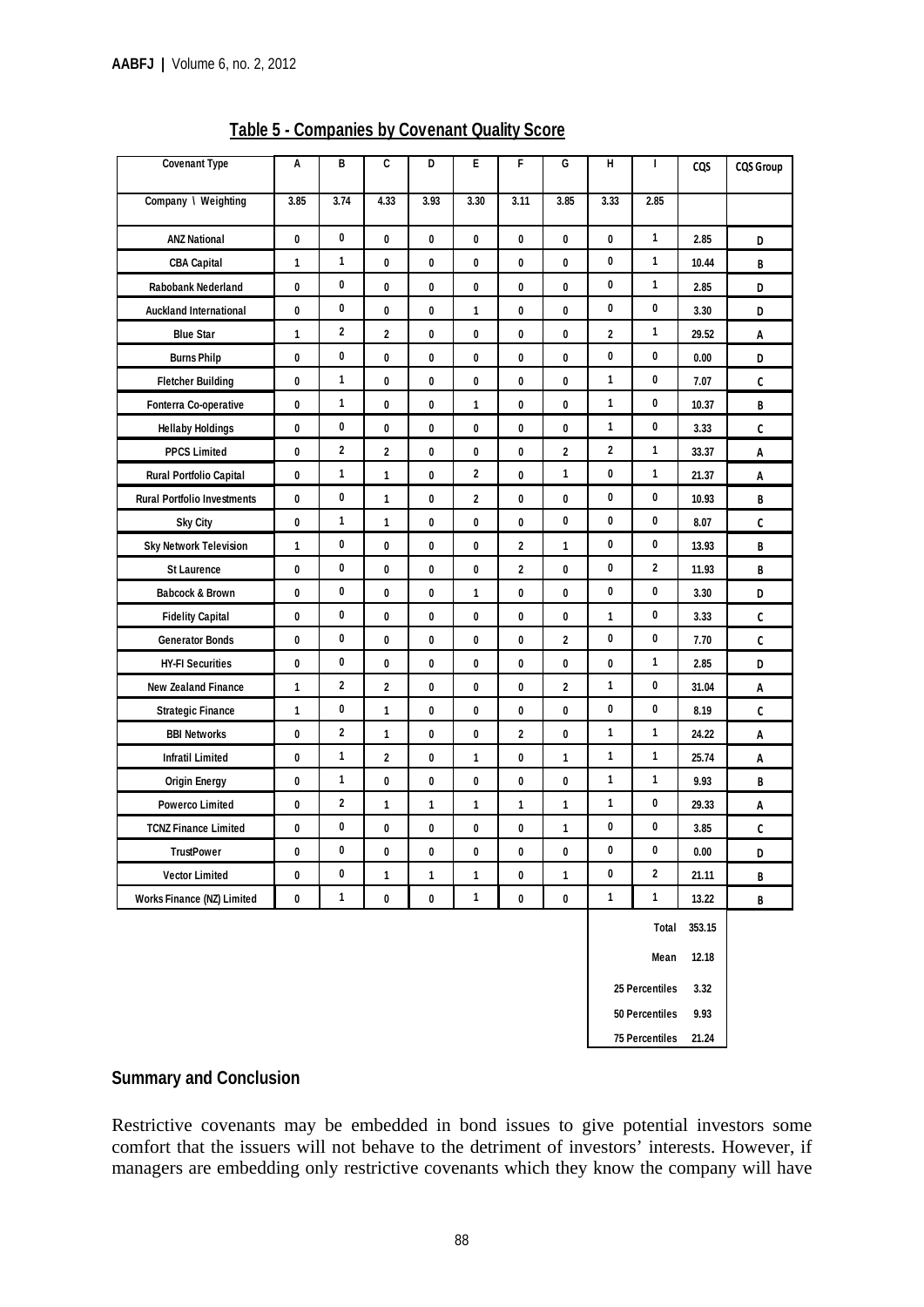very low risk of defaulting on, then the real protection that restrictive covenants can provide to bondholders will be manipulated, and is therefore meaningless. By such creative drafting of restrictive covenants in their investment policies, financing policies and bonding activities, companies still can expropriate funds from bondholders to its shareholders.

Using a sample of 29 bond issuers in NZ, we examine the extensiveness of the restrictive covenant embedded with their bond issues. We find that the bonds issued in NZ offer very limited protection to bondholders, and the protection that is provided is not deemed by bondholders to be important.

As the quality of bond covenant is an important input to the overall bond assessment, we have conceptualised a CQS and a bond-assessment framework incorporating it. In this process we compute the covenant quality score for each bond issue in our sample and group them into four covenant quality categories (A to D): four protection levels from very high, moderate, low to very low. Moody's (2006) has proposed a framework for the evaluation of the relative quality of each key covenant individually in a package and of the covenant package as a whole, assigning a score of CQ-1 to CQ-3 to the indenture. We extend this concept and introduce CQS as an input to the bond-assessment framework.

Along with the Securities Market Act which came into force on February 29 2008 and the establishment of the FMA in 2010, in part to govern the actions of investment advisers and market participants, an alternative framework may be a good complement to traditional credit ratings, to assist investors in making their investment decisions, especially in light of the recent financial crisis.

#### **References**

- Aghion, P & Bolton, P 1992, 'An incomplete contracts approach to financial contracting', *Review of Economic Studies,* vol.59*,* pp473-494.
- Berlin, M & Loeys, J 1988, 'Bond covenants and delegated monitoring', *Journal of Finance,*  vol.42, no.2, pp397-412.
- Billett, M, King, T & Mauer, D 2007, Growth opportunities and the choice of leverage, debt maturity and covenants. *Journal of Finance,* vol.62, no.2, pp697-730.
- Black, S, Brassil, A & Hack, M 2010, 'The impact of the financial crisis on the bond market', accessed 10/6/2011, www.rba.gov.au/publications/bulletin/2010/jun/pdf/bu-0610-8.pdf
- Bradley, M., & Roberts, M. 2004, 'The structure and pricing of corporate debt covenants', Working paper, Duke University.
- Chava, S & Roberts, M 2008, 'How does financing impact investment? The role of debt covenants", *Journal of Finance,* vol.63, no.5, pp2085-2121.
- Dalziel, L 2007, *Govt acts to improve finance company regulations*. September, accessed 5/10/2007, www.beehive.govt.nz/Print/PrintDocument.aspx?DocumentID=30655
- Denis, D & Mihov, V 2003, 'The choice among bank debt, non-bank private debt, and public debt: Evidence from new corporate borrowings', *Journal of Financial Economics,* vol.70, no.1, pp3-28.
- Dewatripont, M & Tirole, J 1994, 'A theory of debt and equity: diversity of securities and manager-shareholder congruence', *Quarterly Journal of Economics,* vol.109, pp1027- 1054.
- Diplock, J 2010, *Chairmans' Report The Last 12 Months have been Among the Most Significant in the History of New Zealand's Financial Market Regulation,* accessed 10/6/2011, www.fma.govt.nz/media/25223/ann-rep-10.pdf